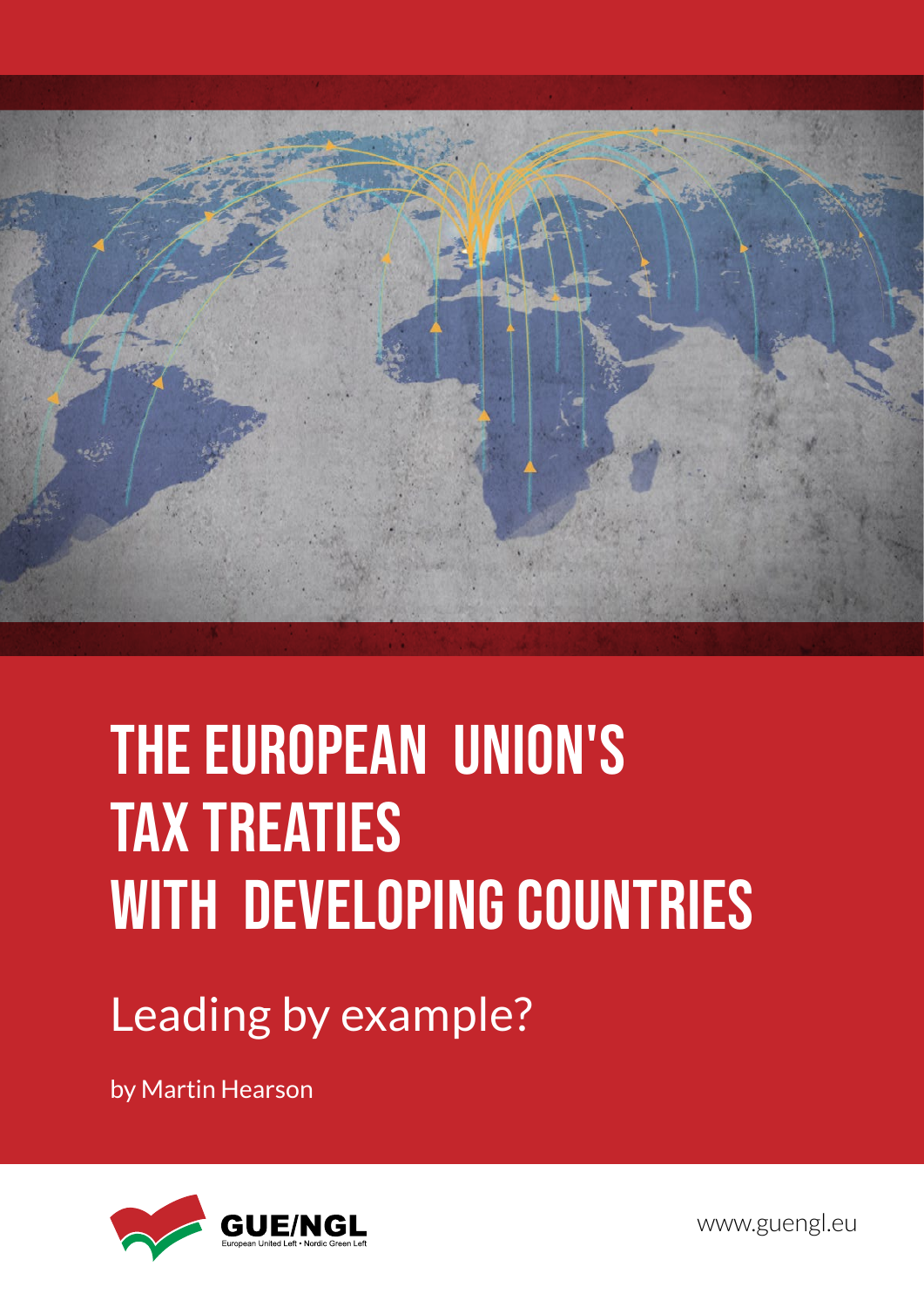**The European Union's tax treaties with developing countries**

**Leading by example?**

Report for the European United Left/Nordic Green Left (GUE/NGL) in the European Parliament

Martin Hearson is Fellow in International Political Economy in the International Relations department of the London School of Economics and Political Science. *m.hearson@lse.ac.uk*



EUROPEAN PARLIAMENTARY GROUP

European Parliament, B-1047 Brussels, Belgium

+32 (0)2 283 23 01

 *guengl-communications@europarl.europa.eu*

September 2018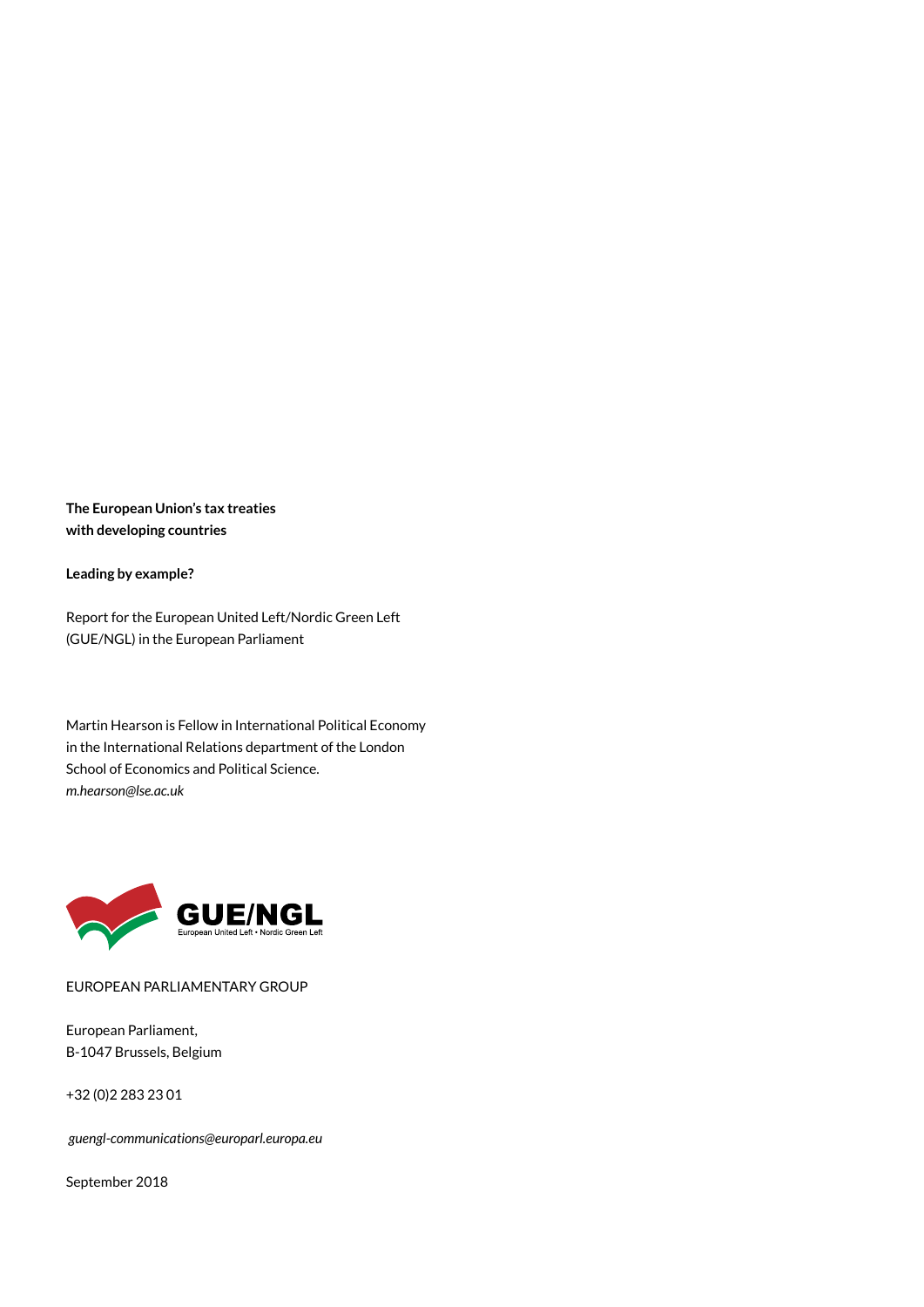**3**

Developing countries need tax revenue, not least from the profits of multinational companies, to achieve their development goals. Yet the taxation of most of those profits is regulated by a global network of bilateral tax treaties. More than half of these treaties, and 40 percent of those with developing countries, have an EU member state as signatory. The European Parliament has resolved that the "global network of tax treaties…often impedes developing countries from taxing profits generated in their territory" and that "when negotiating tax treaties, the European Union and its Member States should comply with the principle of policy coherence for development." The Economic and Social Council has also recommended that "when negotiating DTAs with developing countries, EU Member States take more account of the needs of developing countries." While much of the attention devoted to tax treaties has focused on their role in international tax avoidance, the core distribution of 'taxing rights' between developed and developing countries in the tax treaty regime is also at issue. In the language used by international tax policymakers, tax treaties place too much emphasis on the taxing rights of the countries of residence of multinational companies, imposing too many restrictions on the countries that are the source of those companies' income, often developing countries.

The paper uses an analysis of 172 tax treaties in force between EU members and developing countries, part of a sample of 519 tax treaties signed by developing countries. It shows that, on average, the treaties developing countries have concluded with EU members impose more restrictions on their source taxing rights than their treaties with other countries, even other OECD members. Put another way, EU members' treaties with developing countries more closely resemble the OECD model convention, which is not designed with developing countries in mind, than the UN model, which is. While much attention rightly focuses on the limits tax treaties impose on withholding tax rates in developing countries, it is in other parts of the treaty that we find the biggest gap between EU members' treaties and those of other states. This is particularly the case

for the Permanent Establishment threshold, above which developing countries can tax foreign companies' profits generated in their borders. On average, this threshold is getting much lower in tax treaties signed among developing countries, and a gap is opening up between these treaties and those signed with EU countries. Nonetheless, there is a huge diversity between EU members in this regard, as well as within the treaties that individual countries have signed with developing countries. This suggests that there is much room for 'levelling up'. Focusing on two specific areas - the taxation of services and of capital gains - further underlines the room for improvement.

Recent developments, including the OECD and G20's Base Erosion and Profit-Shifting Project and Member States' renegotiations of their tax treaties with developing countries have not gone far enough to address this problem. Drawing on recommendations from the Parliament, Commission and the European Economic and Social Committee, the paper concludes that EU members should:

- 1. Conduct spillover analyses incorporating reviews of their double taxation treaties, based on the principle of policy coherence for development and taking into account guidance from the European Commission and other bodies.
- 2. Undertake a rolling plan of renegotiations with a focus on progressively increasing the source taxation rights permitted by EU members' treaties.
- 3. Reconsider their opposition to a stronger UN tax committee, as the Parliament has previously requested.
- 4. Formulate and publish an EU Model Tax Convention for Development Policy Coherence, setting out source-based provisions that EU Member States are willing to offer to developing countries as a starting point for negotiations, not in return for sacrifices on their part.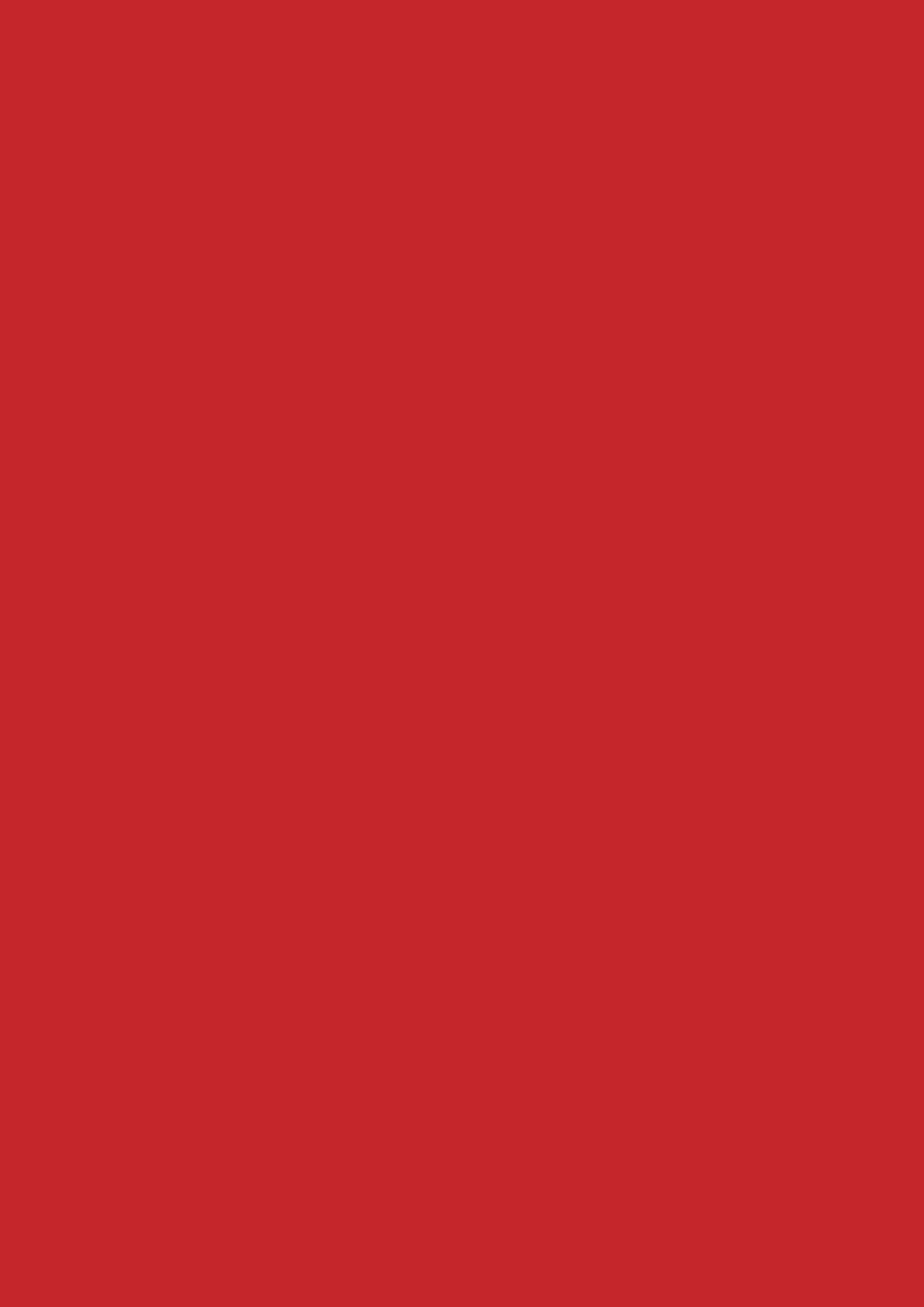

"Effective mobilisation of domestic resources and a strengthening of tax systems will be an indispensable factor in achieving the post-2015 framework that will replace the Millennium Development Goals (MDGs)," concluded the European Parliament in 2015, adding that taxation "represents a viable strategy to overcome foreign aid dependency in the long term, and that efficient and fair tax systems are crucial for poverty eradication, fighting inequalities, good governance and state-building."1 Yet most developing countries still lag behind the commonly cited, but arbitrary, benchmark of tax revenues equivalent to 15 percent of GDP, which is itself less than half the figure raised by OECD states.<sup>2</sup> Developing countries depend disproportionately on corporate taxation within their tax mix, and in particular on the taxation of foreign direct investment (FDI).3 According to the Economic and Social Council, "corporation tax plays a more important role in developing countries' tax revenue

structures than it does in developed countries."4

An international tax regime, based on a web of bilateral treaties, regulates the taxation of multinational companies, covering 96 percent of foreign direct investment.5 Such treaties tie their signatories into restrictions on if, how, and how much they can tax multinational companies and other cross-border economic activity, ostensibly to eliminate the barriers to such activity caused when countries' tax systems overlap. Tax treaties have, however, become a controversial topic in development debates in recent years, the subject of campaigns by civil society groups and increasing within international tax organisations. As an IMF report argues, "tax treaties usually reallocate taxing rights over foreign investment income from the host country to the home country [of the investor or corporation] (…) Since developing countries are usually net capital importers with little if any



#### **Figure 1: EU share in the total number of tax treaties**

1 Tax avoidance and tax evasion as challenges in developing countries [http://www.europarl.europa.eu/sides/getDoc.](http://www.europarl.europa.eu/sides/getDoc.do?type=TA&reference=P8-TA-2015-0265&language=EN&ring=A8-2015-0184) [do?type=TA&reference=P8-TA-2015-0265&language=EN&ring=A8-2015-0184](http://www.europarl.europa.eu/sides/getDoc.do?type=TA&reference=P8-TA-2015-0265&language=EN&ring=A8-2015-0184)

<sup>2</sup> Wilson Prichard, "Reassessing Tax and Development Research: A New Dataset, New Findings, and Lessons for Research," *World Development* 80 (April 1, 2016): 48–60, https://doi.org/10.1016/j.worlddev.2015.11.017.

<sup>3</sup> UNCTAD, *World Investment Report 2015* (New York: United Nations, 2015).

<sup>4</sup> European Economic and Social Committee. EU development partnerships and the challenge posed by international tax agreements. REX/487. [https://www.eesc.europa.eu/en/our-work/opinions-information-reports/opinions/eu-development](https://www.eesc.europa.eu/en/our-work/opinions-information-reports/opinions/eu-development-partnerships-and-challenge-posed-international-tax-agreements)[partnerships-and-challenge-posed-international-tax-agreements](https://www.eesc.europa.eu/en/our-work/opinions-information-reports/opinions/eu-development-partnerships-and-challenge-posed-international-tax-agreements)

<sup>5</sup> Author's own estimate, based on IBFD online database of tax treaties, and IMF Coordinated Direct Investment Survey.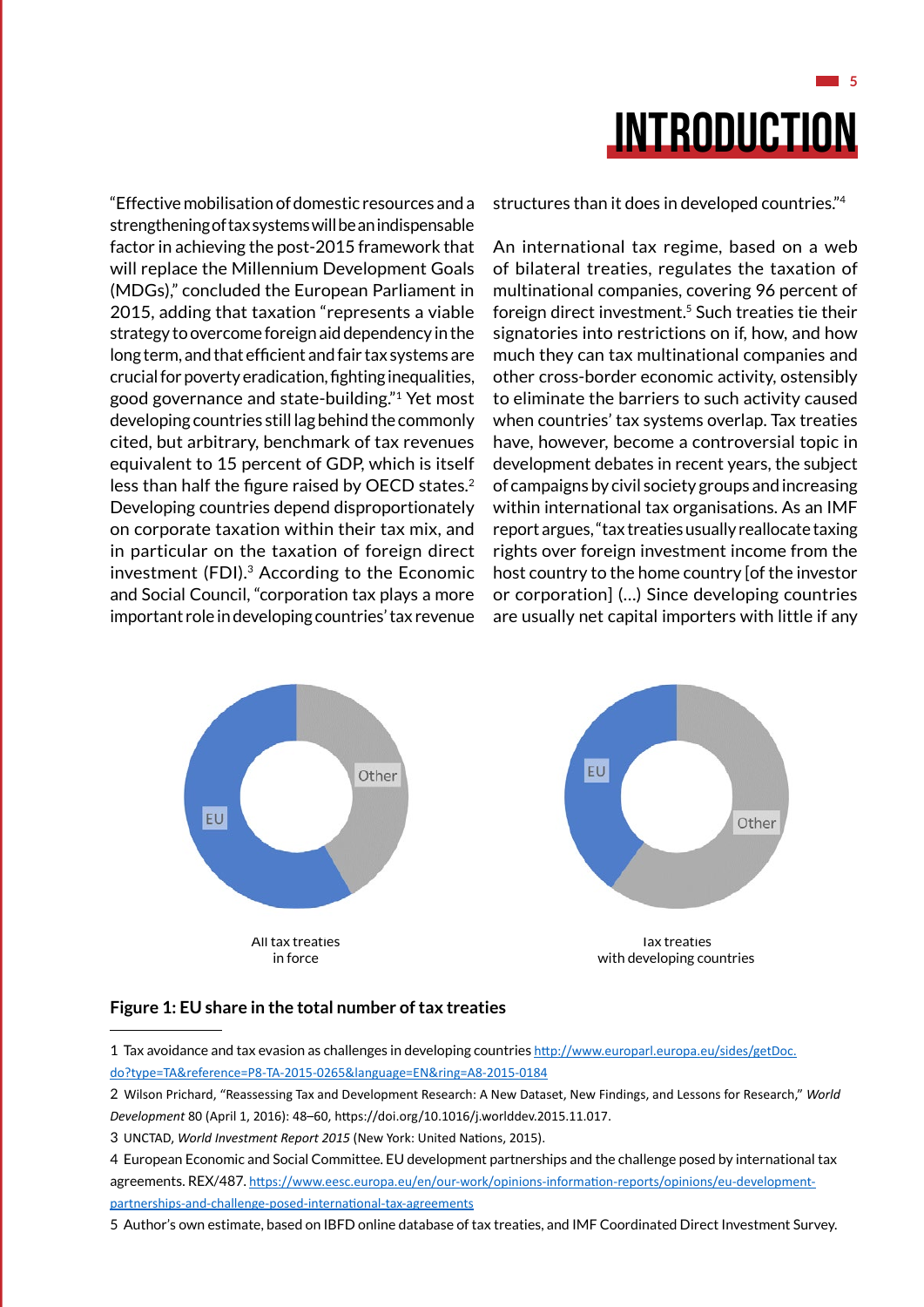outbound investment, they stand to lose significant revenue from the lower [withholding tax rates] negotiated in tax treaties."6 A European coalition of civil society organisations, Eurodad, has therefore called on European Union Member States to "ensure that harmful treaties are not signed with developing countries in the first place, and that harmful treaties that already exist are renegotiated or revoked."<sup>7</sup>

As recent debates over tax avoidance, tax information exchange and digital taxation all show, the EU plays a dominant role in setting the global agenda for international taxation, as well as in negotiating the bilateral treaties that form its basis. More than half of the world's tax treaties, and 40 percent of those with developing countries, have an EU member state as signatory (figure 1).

The EU is therefore a pivotal actor in the debate over tax treaties and developing countries. European Union institutions, including the Parliament, have recognised that Member States' tax treaties frequently conflict with their commitment to policy coherence for development. The Parliament has resolved that the "global network of tax treaties… often impedes developing countries from taxing profits generated in their territory"8 and that "when negotiating tax treaties, the European Union and its Member States should comply with the principle of policy coherence for development established in Article 208 TFEU."9 The Economic and Social Council has also recommended that "when

negotiating DTAs with developing countries, EU Member States take more account of the needs of developing countries."10 The Commission, too, has stated that "Member States should apply a balanced approach to negotiating bilateral tax treaties with low-income countries, taking into account their particular situation. This includes the fact that developing countries are highly dependent on source-based taxation and therefore withholding taxes on outbound payments are an essential component of their tax income."11

A common recommendation from all the organisations cited above is that countries should undertake 'spillover analyses' that assess the impact of their tax treaties, in combination with their tax laws, on developing countries. The governments of the Netherlands and Ireland have commissioned such analyses, both of which were conducted by the International Bureau of Fiscal Documentation (IBFD).12 These reports concluded that in most cases the individual provisions of these countries' treaties with developing countries were not so different to those that the developing countries had signed with other countries. Civil society groups ActionAid and Christian Aid have each made detailed proposals for more comprehensive methodologies. Suggestions include taking into account how treaties and other features of countries' tax systems are used in practice, and using peer comparisons to assess policy coherence, rather than for comparison as an end in itself.13 The Commission has also compiled a

<sup>6</sup> IMF, *Spillovers in International Corporate Taxation* (Washington, DC, 2014).

<sup>7</sup> Eurodad, Tax Games: the Race to the Bottom - Europe's role in supporting an unjust global tax system, 2017.

<sup>8</sup> Tax rulings and other measures similar in nature or effect (TAXE 2) [http://www.europarl.europa.eu/sides/getDoc.](http://www.europarl.europa.eu/sides/getDoc.do?pubRef=-//EP//TEXT+TA+P8-TA-2016-0310+0+DOC+XML+V0//EN&language=EN) [do?pubRef=-//EP//TEXT+TA+P8-TA-2016-0310+0+DOC+XML+V0//EN&language=EN](http://www.europarl.europa.eu/sides/getDoc.do?pubRef=-//EP//TEXT+TA+P8-TA-2016-0310+0+DOC+XML+V0//EN&language=EN)

<sup>9</sup> Tax avoidance and tax evasion as challenges in developing countries [http://www.europarl.europa.eu/sides/getDoc.](http://www.europarl.europa.eu/sides/getDoc.do?type=TA&reference=P8-TA-2015-0265&language=EN&ring=A8-2015-0184) [do?type=TA&reference=P8-TA-2015-0265&language=EN&ring=A8-2015-0184](http://www.europarl.europa.eu/sides/getDoc.do?type=TA&reference=P8-TA-2015-0265&language=EN&ring=A8-2015-0184)

<sup>10</sup> European Economic and Social Committee. EU development partnerships and the challenge posed by international tax agreements. REX/487. [https://www.eesc.europa.eu/en/our-work/opinions-information-reports/opinions/eu-development](https://www.eesc.europa.eu/en/our-work/opinions-information-reports/opinions/eu-development-partnerships-and-challenge-posed-international-tax-agreements)[partnerships-and-challenge-posed-international-tax-agreements](https://www.eesc.europa.eu/en/our-work/opinions-information-reports/opinions/eu-development-partnerships-and-challenge-posed-international-tax-agreements)

<sup>11</sup> Communication from the Commission to the European Parliament and the Council on an External Strategy for Effective Taxation COM/2016/024 final <https://eur-lex.europa.eu/legal-content/EN/TXT/?uri=COM%3A2016%3A24%3AFIN>

<sup>12</sup> IBFD 2015, Onderzoek belastingverdragen met ontwikkelingslanden<https://zoek.officielebekendmakingen.nl/blg-247787.pdf>; IBFD 2015, Possible Effects of the Irish Tax System on Developing Economies [http://www.budget.gov.ie/Budgets/2016/Documents/](http://www.budget.gov.ie/Budgets/2016/Documents/IBFD_Irish_Spillover_Analysis_Report_pub.pdf) [IBFD\\_Irish\\_Spillover\\_Analysis\\_Report\\_pub.pdf](http://www.budget.gov.ie/Budgets/2016/Documents/IBFD_Irish_Spillover_Analysis_Report_pub.pdf)

<sup>13</sup> ActionAid, 2018, Stemming the Spills: Guiding framework for undertaking national tax spillover analyses. [http://www.](http://www.actionaid.org/sites/files/actionaid/stemming_the_spills_online.pdf) [actionaid.org/sites/files/actionaid/stemming\\_the\\_spills\\_online.pdf](http://www.actionaid.org/sites/files/actionaid/stemming_the_spills_online.pdf); Christian Aid Ireland, 2017, Global Linkages: re-examining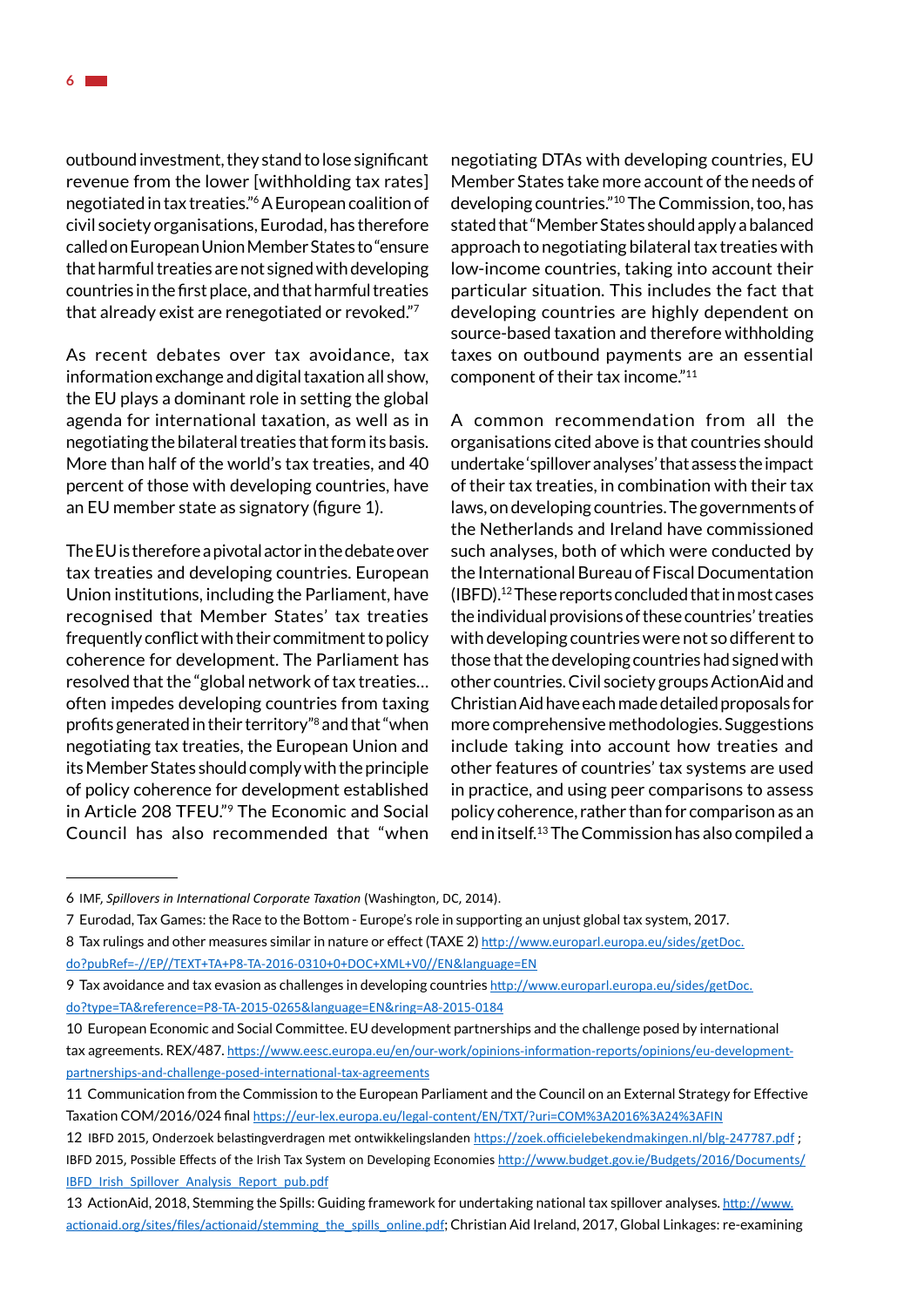#### BOX 1: DEFINITIONS

Source taxation. Taxation levied on a company or person's income in the place where it is generated (its source). Typically, this means in the country in which a multinational company has its operations (referred to as the source country), rather than where it is headquartered.

Residence taxation. Taxation levied on a company or person's income in the place where they reside. Typically, this means in the country in which a multinational company has its headquarters (referred to as the residence country), rather than where its operations take place.

Model convention. Bilateral treaties are usually negotiated on the basis of a multilateral model. Most commonly this may be the OECD model, which is the agreed position of OECD Member States, or the UN model, which is written by a committee of experts and designed to represent a compromise between the interests of developed and developing countries. There are also regional models, such as that of the African Tax Administration Forum, and some countries have their own national models. While the models are only templates for negotiations with no legal status, they have commentaries stating how they should be interpreted. In disputes over the application of bilateral treaties – which are legally enforceable – national courts may refer to the commentary of the model on which the particular bilateral treaty is based.

Withholding tax (WHT). A tax imposed on the recipient of a payment, but which must be withheld from that payment and remitted to the tax authority of the country in which the payer is a resident. Tax treaties place restrictions on the circumstances in which WHTs can be levied, and the rates, typically in the areas of dividends, interest, royalties and service fees.

Permanent establishment (PE). A concept in treaty law that defines the minimum threshold of economic presence a company from the treaty partner must have in the source country before it can be taxed there. This may include the nature of the activity and the length of time for which it takes place. If the PE threshold is not met, the source country cannot tax the profits made.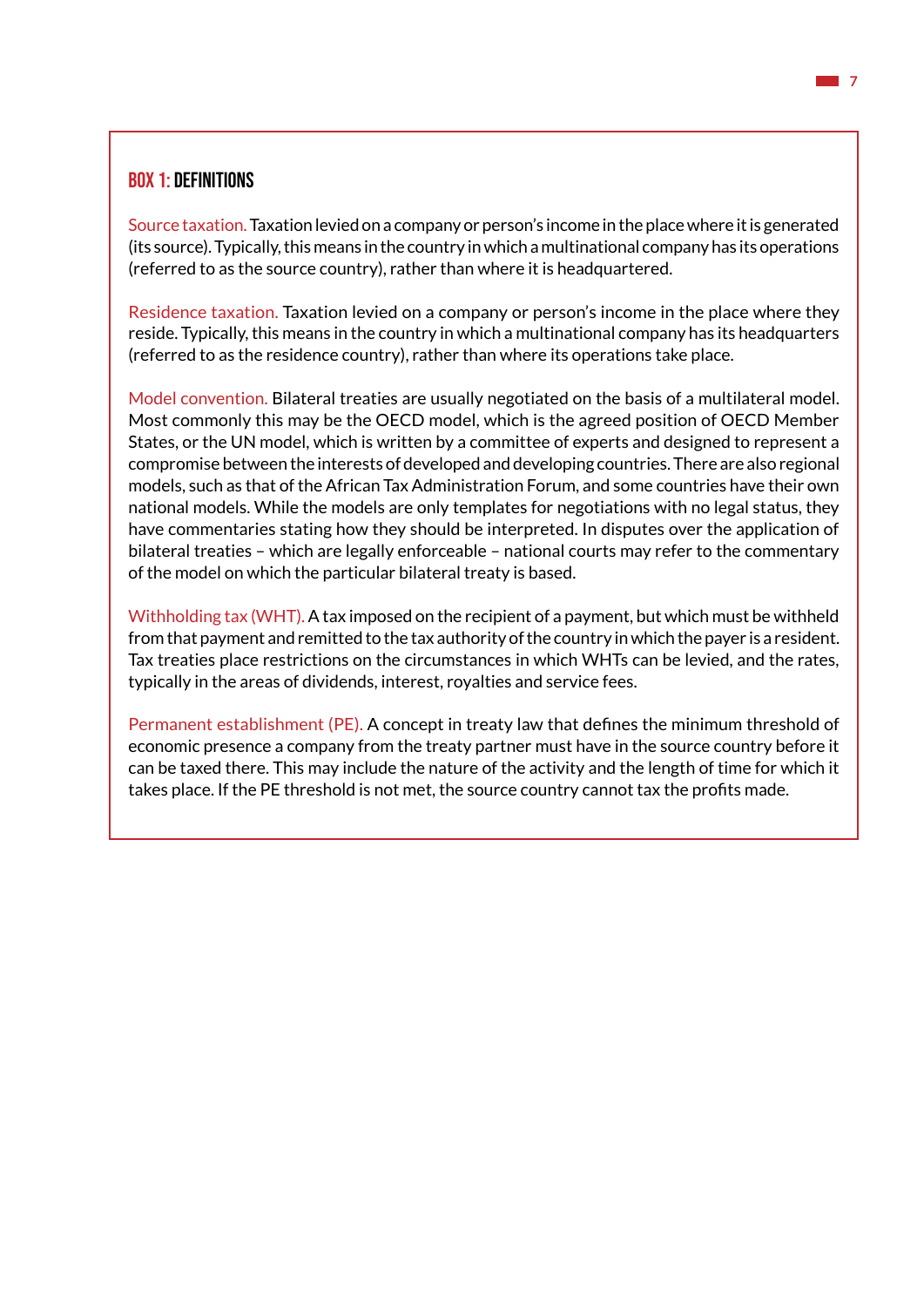toolkit for the Platform for Tax Good Governance, incorporating recommendations and examples from various organisations.14 Nonetheless, the uptake by Member States has been minimal.

This paper uses the most comprehensive publicly available dataset of bilateral tax treaties to analyse the content of EU Member States' tax treaties with developing countries in sub-Saharan Africa and Asia. It takes a comparative approach, both in terms of the EU's treaties in global context, and between EU Member States. It departs from the following text in the European Parliament's recent recommendation to the Council and the Commission:

Calls on the Member States to properly ensure the fair treatment of developing countries when

negotiating tax treaties, taking into account their particular situation and ensuring a fair distribution of taxation rights between source and residence countries; calls, in this regard, for adherence to the UN model tax convention and for transparency around treaty negotiations to be ensured.<sup>15</sup>

The dataset measures the amount of source taxation that tax treaties permit, assessing how much they follow the UN model convention recommended by the Parliament resolution, as opposed to the OECD model that allows developing countries fewer taxing rights. It also considers variations in the application of the model conventions. The overall message is that, while EU Member States have signed some tax treaties that live up to the Parliament's aspirations, many more do not.

the empirical basis of the 2015 tax spillover analysis [https://www.christianaid.ie/sites/default/files/2018-02/global-linkages](https://www.christianaid.ie/sites/default/files/2018-02/global-linkages-tax-report.pdf)[tax-report.pdf](https://www.christianaid.ie/sites/default/files/2018-02/global-linkages-tax-report.pdf) and 'Impossible' Structures: Tax Outcomes Overlooked By The 2015 Tax Spillover Analysis [https://www.](https://www.christianaid.ie/resources/campaigns/impossible-structures-2017-tax-report) [christianaid.ie/resources/campaigns/impossible-structures-2017-tax-report](https://www.christianaid.ie/resources/campaigns/impossible-structures-2017-tax-report)

<sup>14</sup> Toolbox spill-over effects of EU tax policies on developing countries. Platform/32/2017/EN [https://ec.europa.eu/taxation\\_](https://ec.europa.eu/taxation_customs/sites/taxation/files/toolbox_dtas_spill_overs_en.pdf) [customs/sites/taxation/files/toolbox\\_dtas\\_spill\\_overs\\_en.pdf](https://ec.europa.eu/taxation_customs/sites/taxation/files/toolbox_dtas_spill_overs_en.pdf)

<sup>15</sup> European Parliament recommendation of 13 December 2017. Recommendation following the inquiry on money laundering, tax avoidance and tax evasion. P8\_TA-PROV(2017)0491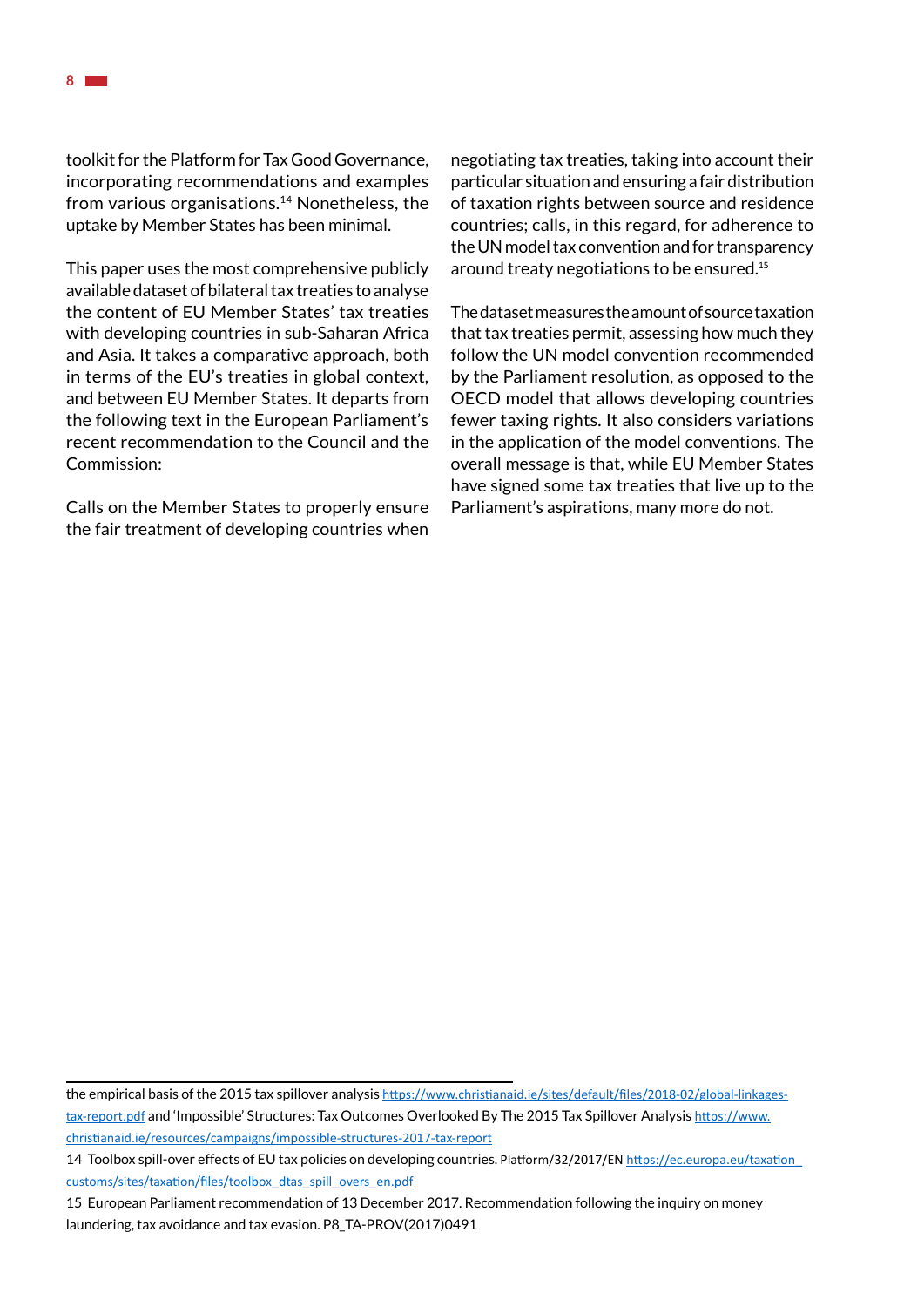### Tax treaties:

# what are they and why do they matter for development?

The main role played by tax treaties is to stipulate which of two principles should prevail when their signatories' tax systems come into conflict: the principle of source, by which a country is entitled to tax income because it is earned within its borders, and the principle of residence, by which a country is entitled to tax income because it is earned by one of its residents. Imagine a French multinational with a mine in Senegal: France could claim to tax the mine's profits under the principle of residence, while Senegal could make the same claim under the principle of source. Where the investment flows in either direction between two countries are of similar size, the balance between source and residence taxation is of less importance. But where the flows are predominantly one way, as they are between France and Senegal, it has consequences. Tax treaties by their nature have the effect of restricting source taxation, which means that it is predominantly on developing countries that they impose fiscal costs (box 2).

Of course, the fiscal costs of a treaty might be a price worth paying for its investment promotion benefits. Competition for inward investment is thought to

have played a significant role in the diffusion of tax treaties into developing countries.<sup>16</sup> They offer investors a geographically-specific tax incentive, a lower effective tax rate applicable only to firms from the treaty partner. They also provide investors with stability, which may be at least as valuable to them as a lower tax rate: as many as 60 percent of businesses surveyed for an IMF and OECD report suggested that uncertainty over future changes in corporate taxation affected their location decisions.17 The evidence that tax treaties attract investment into developing countries is, however, contested and unclear.18 Few studies combine good coverage of developing countries in their data with methodologies that isolate the investmentpromoting effects of tax treaties. Of those that do, the results have implied a positive, neutral or even negative impact.19 Tax treaty shopping, by which firms use shell companies in conduit countries to obtain the benefits of tax treaties, is another major drawback.<sup>20</sup>

The asymmetrical costs imposed by tax treaties lie behind recent criticism of their development impact. Critical academic commentators suggest

<sup>16</sup> Eduardo Baistrocchi, "The Use and Interpretation of Tax Treaties in the Emerging World: Theory and Implications," *British Tax Review* 28, no. 4 (2008): 352; Fabian Barthel and Eric Neumayer, "Competing for Scarce Foreign Capital: Spatial Dependence in the Diffusion of Double Taxation Treaties," *International Studies Quarterly* 56, no. 4 (December 2012): 645–60, https://doi.org/10.1111/ j.1468-2478.2012.00757.x.

<sup>17</sup> IMF and OECD, "Tax Certainty: OECD/IMF Report to the G20 Finance Ministers," 2017; European Commission, "Tax Certainty: Working Paper for the Platform for Tax Good Governance," 2017.

<sup>18</sup> For reviews, see IMF, *Spillovers in International Corporate Taxation*; Martin Hearson, "Do Tax Treaties Affect Foreign Investment? The Plot Thickens," 2014, http://martinhearson.wordpress.com/2014/06/19/do-tax-treaties-affect-foreign-investmentthe-plot-thickens/.

<sup>19</sup> Karl P Sauvant and Lisa E Sachs, eds., *The Effect of Treaties on Foreign Direct Investment* (Oxford: Oxford University Press, 2009). 20 Francis Weyzig, "Tax Treaty Shopping: Structural Determinants of Foreign Direct Investment Routed through the Netherlands," *International Tax and Public Finance* 20, no. 6 (December 11, 2013): 910–37, https://doi.org/10.1007/s10797-012-9250-z.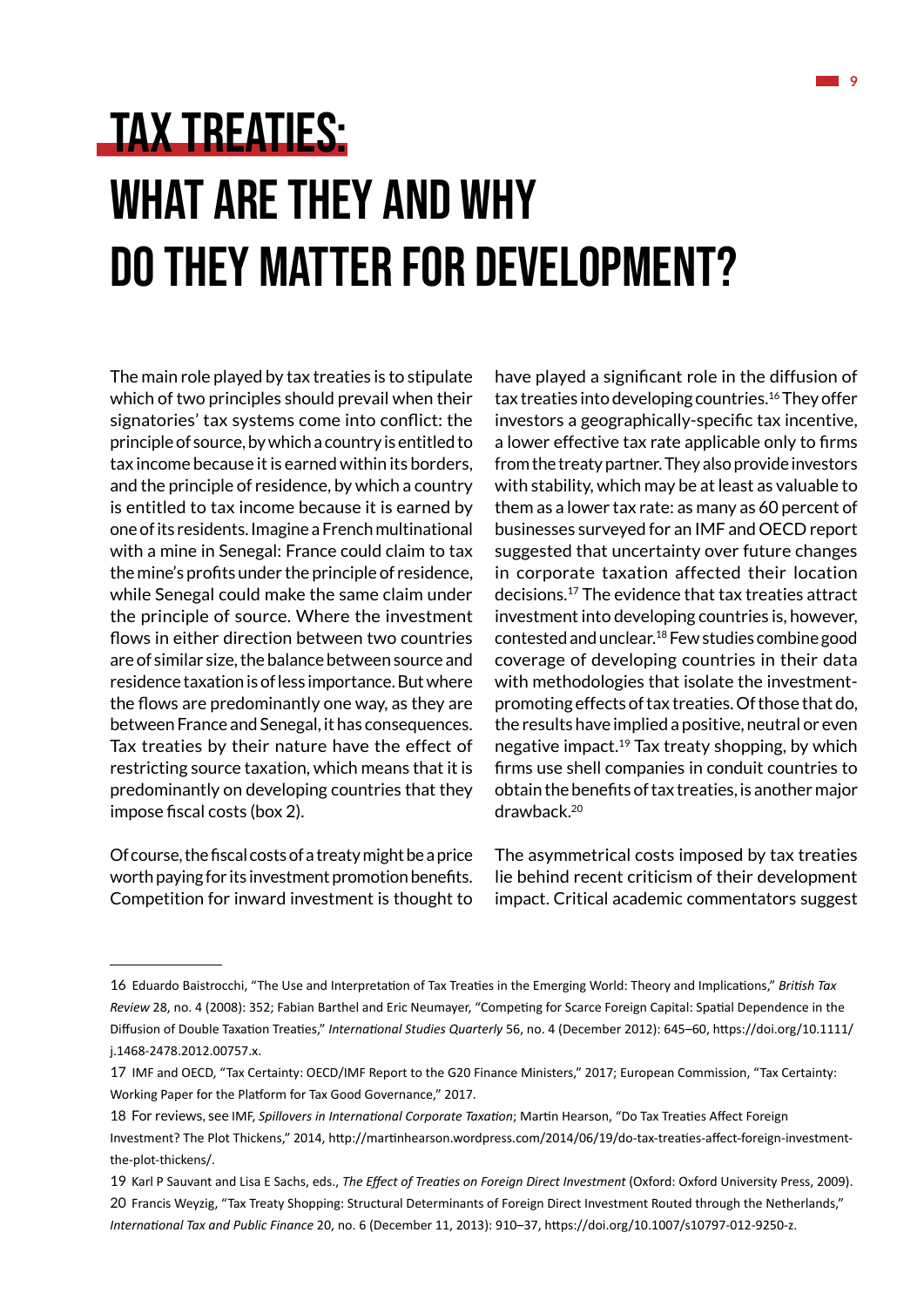that the burden on developing countries is too high, and often unnecessary.21 There is also evidence that developing country negotiators have not always been fully aware of the extent to which the treaties they were signing would constrain their future tax policymaking autonomy.22 Several studies have found significant tax costs for developing countries from just two of the clauses found consistently in tax treaties, those on the taxation of dividends and interest payments. In two of these studies, the estimated revenue foregone in one year through treaties with the Netherlands was €770m, and with the United States \$1.6bn.<sup>23</sup> Viewed from the developing country's perspective, the annual costs estimated to Bangladesh and Zambia are \$85 million and Zambia \$42 million respectively. Uganda's tax treaty with the Netherlands may have cost it as much as \$85 million in one single capital gains tax case. While these are not transformative amounts, they are nonetheless significant, and they may only be the tip of the iceberg for tax treaties, the full costs of which cannot easily be estimated.

Consequently, there is a political movement to question the costs and benefits of tax treaties. Indonesia, South Africa, Rwanda, Argentina,

Mongolia, Zambia, and Malawi are among those countries that have cancelled or renegotiated tax treaties in recent years, while others, such as Uganda, have undertaken reviews.<sup>24</sup> Perhaps in response to the international debate and the threat of further cancellations, the Netherlands and Ireland have also reviewed the impact of their treaty networks on developing countries, and offered partial renegotiations.<sup>25</sup> Civil society groups have begun to mount campaigns against particular tax treaties, culminating in an ongoing law suit in Kenya that has prevented its treaty with Mauritius from coming into force.<sup>26</sup>

Much of this growing politicisation concerns 'treaty shopping', a form of tax avoidance through which international investors from third countries exploit tax treaties to obtain benefits to which the signatories did not intend them to be eligible.<sup>27</sup> In such cases, firms reduce their tax liabilities in developing countries by structuring their investments through intermediate jurisdictions such as the Netherlands and Mauritius, whose treaties impose greater restrictions on the source country's taxing rights. Recent progress in international tax negotiations will make such structuring harder:

<sup>21</sup> Tsilly Dagan, "The Tax Treaties Myth," *New York University Journal of International Law and Politics* 32 (2000): 939–939; Victor Thuronyi, "Tax Treaties and Developing Countries," in *Tax Treaties: Building Bridges between Law and Economics*, ed. Michael Lang et al. (Amsterdam: IBFD, 2010), 441–58; Dimitri Paolini et al., "Tax Treaties with Developing Countries and the Allocation of Taxing Rights," *European Journal of Law and Economics* 42, no. 3 (December 2016): 383–404, https://doi.org/10.1007/s10657-014-9465-9; Kim Brooks and Richard Krever, "The Troubling Role of Tax Treaties," in *Tax Design Issues Worldwide*, ed. Geerten M. M. Michielse and Victor Thuronyi (Kluwer Law International, 2015), 159–178.

<sup>22</sup> Jalia Kangave, "The Dominant Voices in Double Taxation Agreements: A Critical Analysis of the 'Dividend' Article in the Agreement between Uganda and the Netherlands," *International Community Law Review* 11, no. 4 (November 2009): 387– 407, https://doi.org/10.1163/187197409X12525781476123; Charles R Irish, "International Double Taxation Agreements and Income Taxation At Source:," *International and Comparative Law Quarterly* 23, no. 2 (1974): 292–316, https://doi.org/10.1093/ iclqaj/23.2.292; Martin Hearson, *Tax Treaties in Sub-Saharan Africa: A Critical Review* (Nairobi: Tax Justice Network Africa, 2015). 23 Katrin McGauran, *Should the Netherlands Sign Tax Treaties with Developing Countries?* (Amsterdam: SOMO, 2013); IMF, *Spillovers in International Corporate Taxation*.

<sup>24</sup> Martin Hearson, *Tax Treaties in Sub-Saharan Africa: A Critical Review* (Nairobi: Tax Justice Network Africa, 2015).

<sup>25</sup> IBFD, *Possible Effects of the Irish Tax System on Developing Economies* (Dublin: Irish Ministry of Finance, 2015); Netherlands Ministry of Finance, *Government's Response to the Report from SEO Economics Amsterdam on Other Financial Institutions and the IBFD Report on Developing Countries* (Amsterdam: Netherlands Ministry of Finance, 2013).

<sup>26</sup> For example ActionAid, *Mistreated: The Tax Treaties That Are Depriving the World's Poorest Countries of Vital Revenue* (London: ActionAid UK, 2016); McGauran, *Should the Netherlands Sign Tax Treaties with Developing Countries?*; Mike Lewis, *Sweet Nothings: The Human Cost of a British Sugar Giant Avoiding Taxes in Southern Africa* (London: ActionAid UK, 2013).

<sup>27</sup> ActionAid, *Mistreated: The Tax Treaties That Are Depriving the World's Poorest Countries of Vital Revenue*; McGauran, *Should the Netherlands Sign Tax Treaties with Developing Countries?*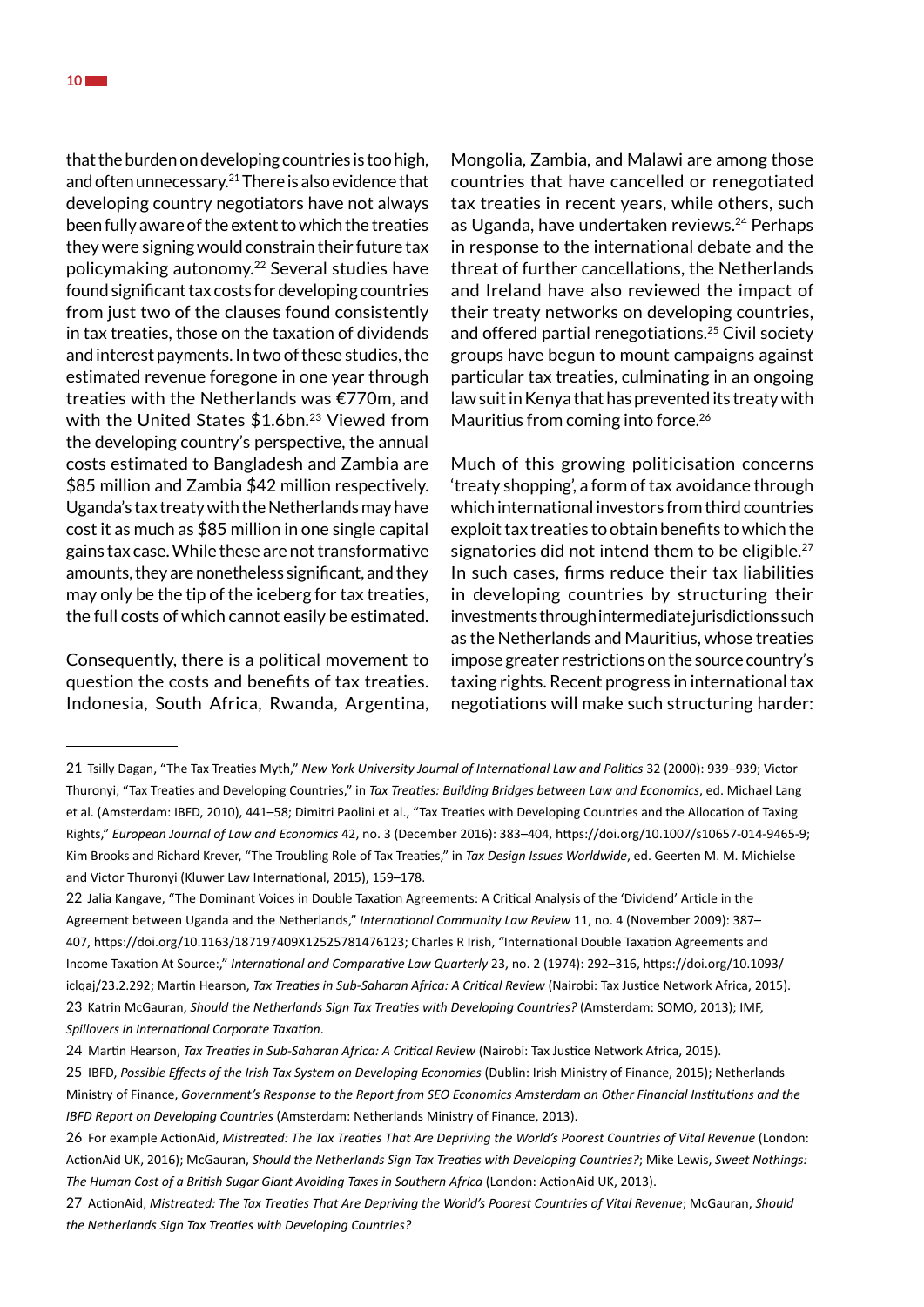#### **111**

#### BOX 2: UNDERSTANDING THE COSTS OF TAX TREATIES

There are three significant ways that tax treaties reduce the amount of tax a source state may impose on income earned by a taxpayer who is resident in another state:

First, tax treaties limit the rate at which the source state can impose certain taxes. Most countries, especially developing countries, impose withholding taxes on payments of dividends, interest, royalties and fees for management, technical and consultancy services. Although technically imposed on the overseas recipient of the payment, they must be 'withheld' by the local company that makes the payment, and given directly to the revenue authority. This is the same principle by which an employer withholds income tax from their employees' salary payments. Tax treaties set maximum rates of tax that can be imposed on residents of the treaty partners, which are usually lower than the rates in the source country's domestic law, and may be as low as zero. These rates are usually the most visible part of the treaty to policymakers, and have formed the basis of most studies that examine the costs and benefits of tax treaties.

Second, tax treaties may define the scope of tax (what can be subject to tax) in a more limited way than would otherwise be permitted under domestic law. For example, the concept of 'permanent establishment' (PE) sets a minimum threshold of activity that must take place in a country before its government can levy tax on the profits generated there by the taxpayer concerned. Some aspects of this threshold are qualitative criteria, for example a warehouse for the delivery of products may either be included or excluded from the definition. Others are quantitative criteria, such as the number of days after which work by foreign contractors on a construction site becomes a PE.

Third, tax treaties may simply exempt some types of income earned in the source state from taxation in that state altogether. For example, many treaties prohibit the source country from imposing taxes on capital gains in particular circumstances. Often exempted in addition are pension and social security payments, and profits made by international shipping companies from operating in the source country's waters.

Tax treaties also impose limits on the residence state's right to tax. This is because they oblige the residence country to make allowance for any tax its residents have paid in the source country when calculating their tax liability at home, either through a credit for tax paid abroad, or by exempting it altogether. They may also be obliged to treat profits that are subject to tax incentives in the same way, as if they had been taxed in the source country, a practice known as 'tax sparing'. These sacrifices are rarely significant, however, because most countries already offer credits or, increasingly, exemptions even in the absence of a treaty.

Aside from assigning taxing rights in this way, tax treaties also impose other obligations on their signatories. These include: exchange of information to help tax authorities identify and challenge tax evasion; assistance in the collection of taxes clauses, by which countries commit to collecting tax on each other's behalf in circumstances where one state is unable to do so; mutual agreement procedures, through which tax authorities must try to eliminate outstanding double taxation that the treaty does not automatically prevent.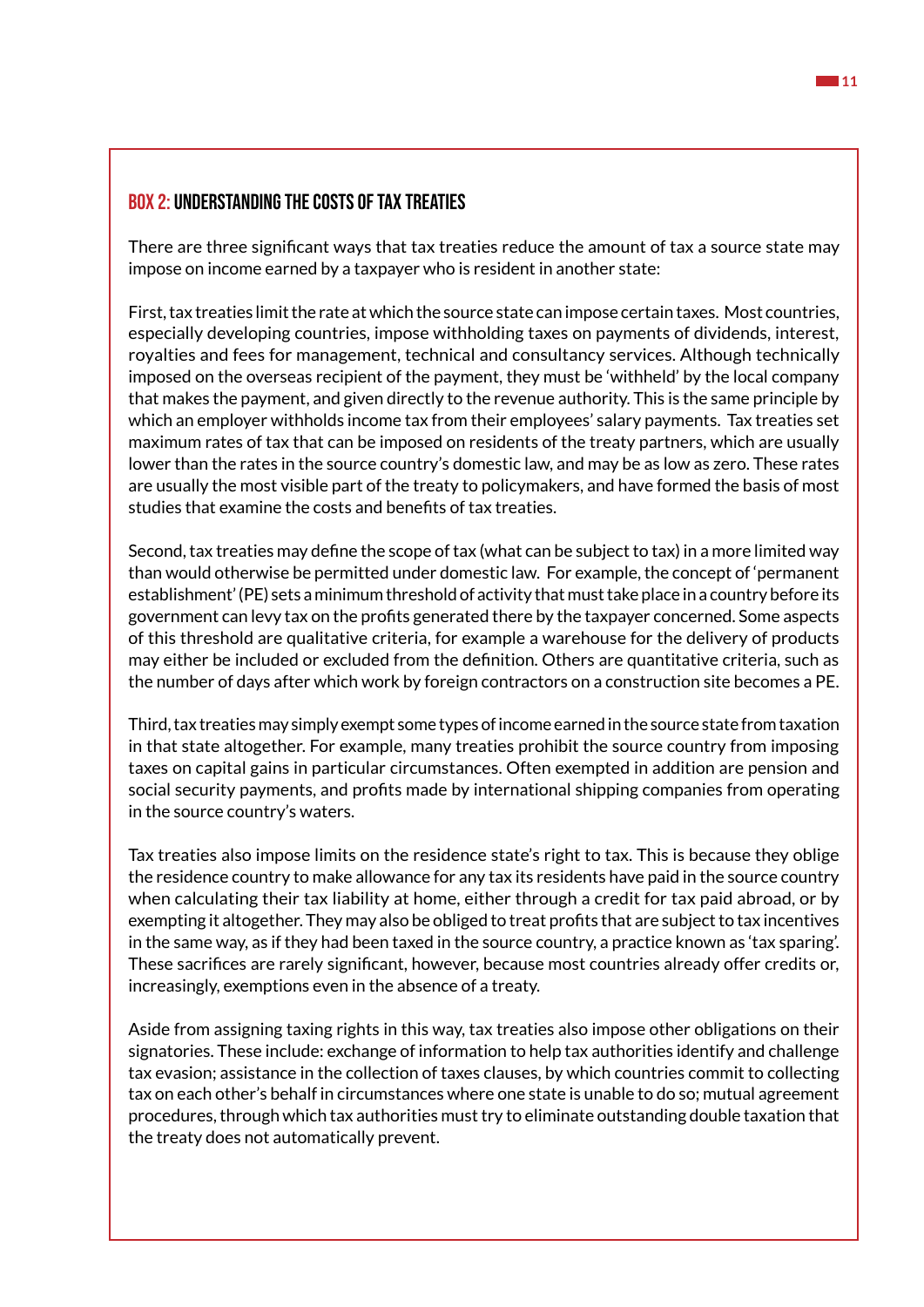*'Several studies have found* 

*significant tax costs for developing countries from just two of the clauses found consistently in tax treaties, those on the taxation of dividends and interest payments'*

the Netherlands has offered renegotiations with developing countries aimed at including anti-treaty shopping clause; a multilateral instrument created at the OECD also offers countries the opportunity to include such provisions across many of their treaties in one go, although there is some debate about their suitability for developing countries.

Beyond treaty shopping, however, the core distribution of 'taxing rights' between developed and developing countries in the tax treaty regime is also at issue.28 According to a press release by a group of finance ministers from francophone developing countries, "the global tax system is stacked in favour of paying taxes in the headquarters countries of transnational companies, rather than in the countries where raw materials are produced. International tax and investment treaties need to be

revised to give preference to paying tax in 'source' countries."29 Eric Mensah, Ghana's head treaty negotiator, argues that "for developing countries the balance between source and residence taxation very crucial. International tax rules with [their] preferences for residence-based taxation [are] not in [the] interest of developing countries."30 Recent developments at the OECD and G20 have explicitly avoided this debate, leaving the balance of taxing rights a matter for bilateral negotiations on the basis of model treaties that developed countries played the primary role in drafting. As noted earlier, however, the European Parliament, Commission and Economic and Social Council have all recognised that the balance of taxing rights between source and residence countries is a matter of policy coherence for development. It is this balance that is the main subject of this study.

<sup>28</sup> Martin Hearson, "The Challenges for Developing Countries in International Tax Justice," *The Journal of Development Studies*, May 24, 2017, 1–7, https://doi.org/10.1080/00220388.2017.1309040.

<sup>29</sup> Organisation Internationale de la Francophonie, "LIC Ministers Demand Their Fair Share of Global Tax Revenues," Press note, 2014, https://www.francophonie.org/IMG/pdf/minmeet\_washington\_oct2014\_press\_note\_en.pdf.

<sup>30</sup> Eric Mensah, "Mobilizing Domestic Resources for Development & International Cooperation: Ghana's Perspective," in *Presentation at G24 Technical Group Meeting* (Addis Ababa: Intergovernmental Group of 24, 2017).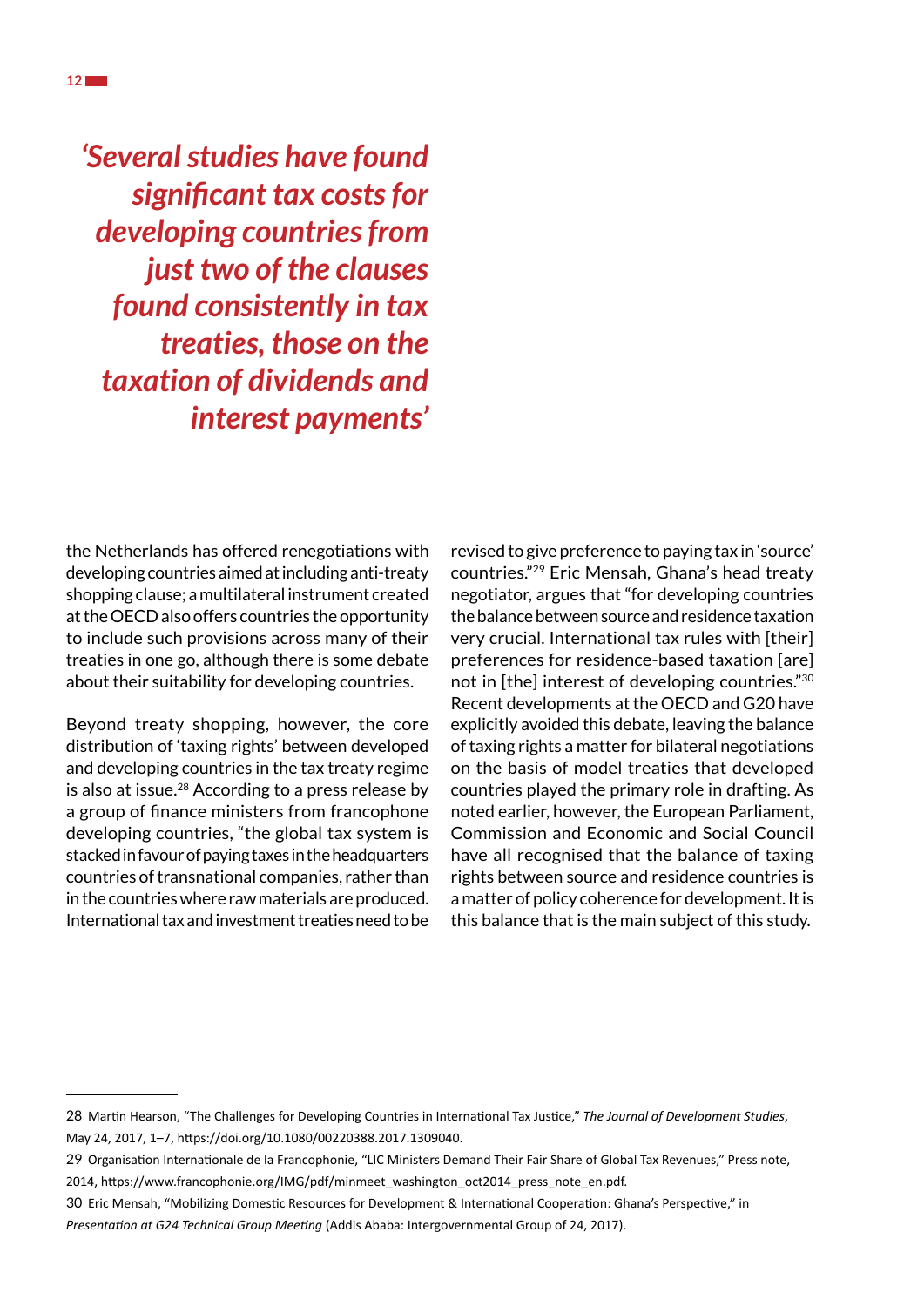

## About the data and analysis in this paper

The extent of the balance of taxing rights within a given treaty depends on the outcome of bilateral negotiations. The parameters for these negotiations are set by model conventions maintained by committees at the OECD and UN, and the vast majority of tax treaties follow these models closely. In some areas, the model treaties differ such that a given clause in the UN model leaves more developing country taxing rights intact than its OECD equivalent. In others, the UN model leaves open the precise extent of the limits placed on the developing country, and they are resolved through bilateral negotiations. In both cases, this standardised variation allows us to compare the extents to which different treaties impose restrictions on developing countries' ability to tax.

The most extensive comparative dataset that is publicly available is the ActionAid Tax Treaties Dataset, published in 2016 by ActionAid and the International Centre for Tax and Development.<sup>31</sup> It covers 519 tax treaties signed by developing countries, coding each of them for 26 points of variation based on the model conventions. It includes all treaties concluded between 1970 and 2014 by a sample of low and lower-middle income countries, all those in sub-Saharan Africa and Asia, excluding G-20 members. The dataset has already been used in peer-reviewed academic research to show that power asymmetries between countries translate into more restrictive treaties, and

developing countries learn to protect more of their taxing rights over the course of their negotiating history.32 As well as coding each individual provision, the dataset includes composite indices that show the overall balance of taxing rights within the treaty. In the charts that follow, based on these indices, a score towards 1 indicates a "source-based" treaty that safeguards the maximum amount of source taxing rights for its developing country signatory, while a score towards 0 indicates a "residencebased" treaty that takes the maximum amount of source taxing rights away from the developing country.

Following the Parliament's call for stronger sourcedbased tax treaties, the analysis in this paper takes as read that more source-based treaties are more in keeping with Member States' commitments to policy coherence for development. An alternative point of view is that more residence-based treaties act more effectively as tools to attract inward investment into developing countries, since they reduce multinational investors' effective tax rates more. There is not currently an evidence base to support this view, and academic studies have tended to model negotiations on the basis that developing countries see double taxation relief as a means to attract investment, while at the same time seeking to minimise the restrictions on their ability to tax that investment created by a treaty. $33$ 

<sup>31</sup> Martin Hearson, "Measuring Tax Treaty Negotiation Outcomes : The ActionAid Tax Treaties Dataset" (2016).

<sup>32</sup> Martin Hearson, "When Do Developing Countries Negotiate Away Their Corporate Tax Base?," *Journal of International Development* 30, no. 2 (2018).

<sup>33</sup> Thomas Rixen, "Bilateralism or Multilateralism? The Political Economy of Avoiding International Double Taxation," *European Journal of International Relations* 16, no. 4 (December 7, 2010): 589–614, https://doi.org/10.1177/1354066109346891; Thomas Rixen and Peter Schwarz, "Bargaining over the Avoidance of Double Taxation: Evidence from German Tax Treaties," *FinanzArchiv: Public Finance Analysis* 65, no. 4 (December 1, 2009): 442–71, https://doi.org/10.1628/001522109X486589; Richard Chisik and Ronald B Davies, "Asymmetric FDI and Tax-Treaty Bargaining: Theory and Evidence," *Journal of Public Economics* 88, no. 6 (June 2004): 1119–48, https://doi.org/10.1016/s0047-2727(03)00059-8.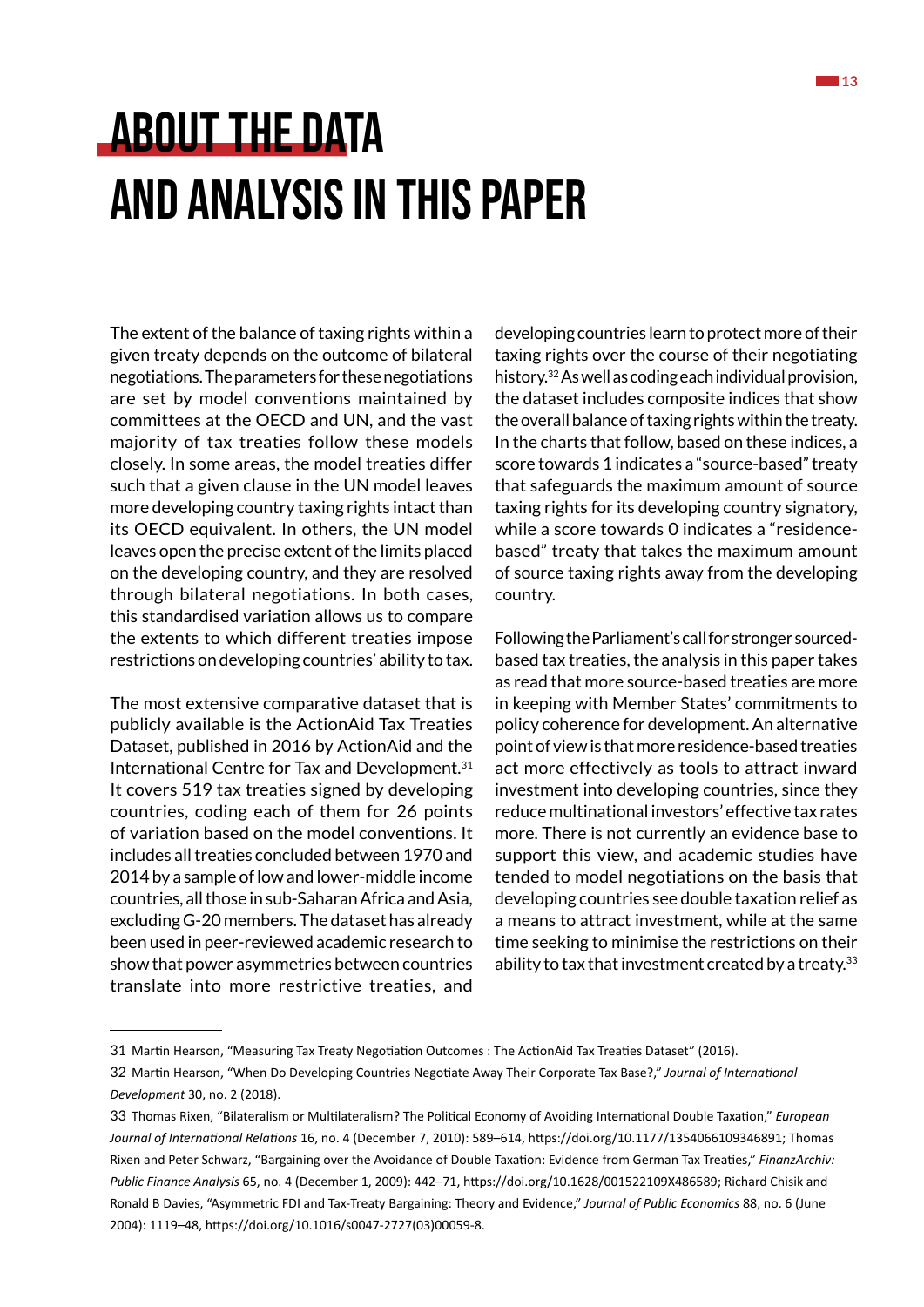The comparative analysis made possible by this dataset is unique, but it does have a number of limitations. Some of these are discussed in the working paper accompanying the dataset. For our purposes, the limits to geographical focus and time scale are particularly important. The dataset covers around one sixth of all tax treaties, and around a half of those signed by developing countries. The EU has 1947 tax treaties and protocols in force, of which 468 are with developing countries. Of these, 172 are included within the dataset. To supplement this, therefore, the subsequent analysis also discusses a few of the 29 negotiations and renegotiations that have taken place between EU members and developing countries since the start of 2015.

The analysis that follows compares the EU with the rest of the world in its negotiations with developing countries, as well as comparing among EU countries. It takes into account both the aggregate balance of taxing rights and certain individual clauses, selected for their relevance to contemporary debates. When comparing the EU with the rest of the world, the analysis splits into three groups: EU members, other OECD members (a proxy for developed countries), and non-OECD members (an imperfect proxy for developing countries).34 Among non-EU OECD members, Norway, Canada and Korea have the most treaties, and constitute more than half of the 64 treaties in the dataset. Among non-members, the list is naturally more diverse, but the countries with most treaties are India, Mauritius, South Africa, China and Malaysia.

### *'The EU has 1947 tax treaties and protocols in force, of which 468 are with developing countries'*

<sup>34</sup> It should be noted that five EU members have no treaties with the sample of developing countries (Cyprus, Estonia, Greece, Latvia, Lithuania), although all have some treaties with developing countries. Of the remaining 23 with treaties in the dataset, four are not OECD members (Croatia, Romania, Bulgaria and Malta).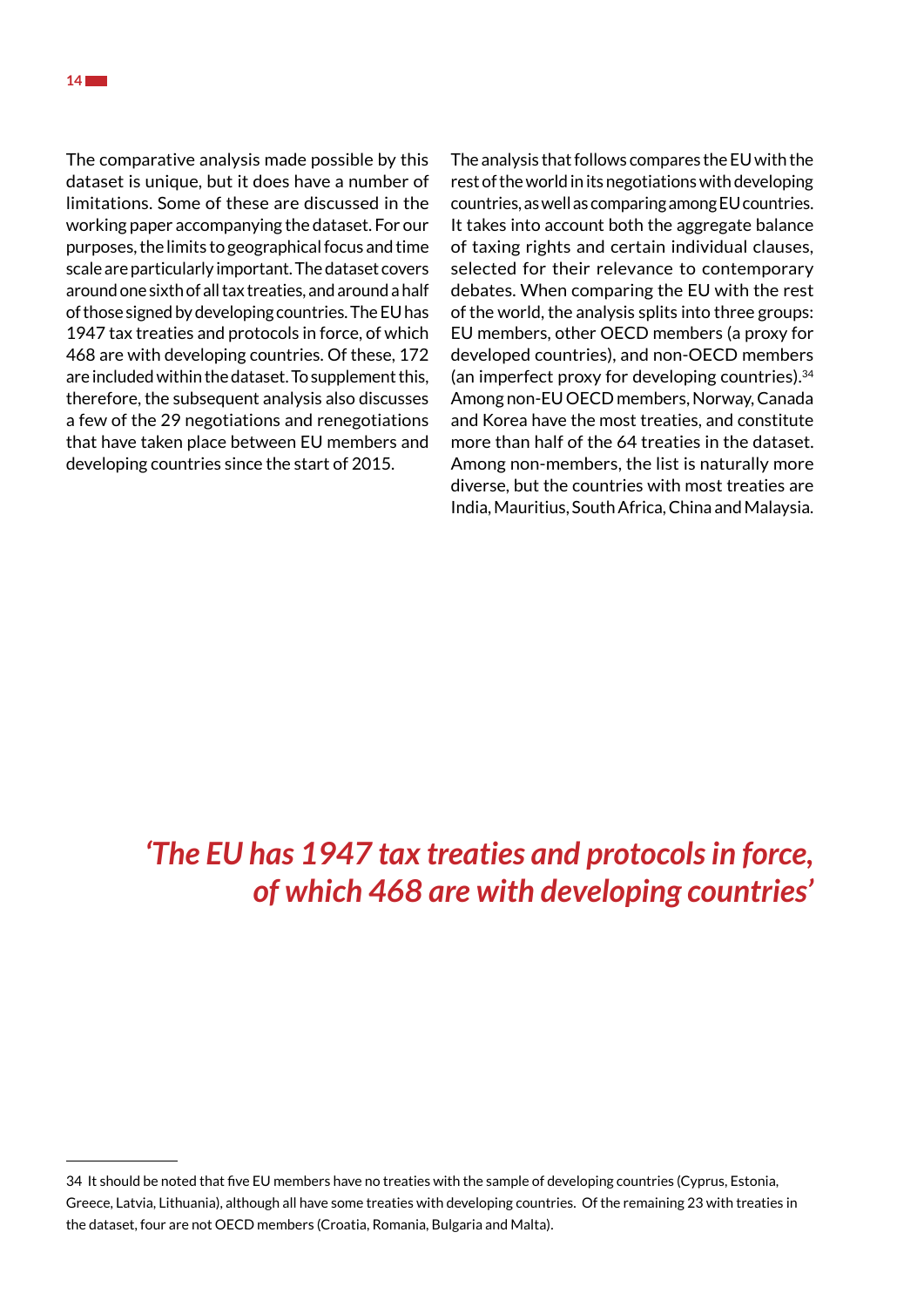#### BOX 3: THE GROWING DIVIDE BETWEEN DEVELOPED AND DEVELOPING COUNTRIES IN INTERNATIONAL TAX

The charts that follow compare EU members' treaties with developing countries to all other such treaties with developing countries, illustrating the EU's role in the world. Beyond the comparison between the EU and the rest, however, we need to take into account the strong pressures pulling the contemporary international regime in different directions. The OECD and G20's 'BEPS' work has sought to bring developing countries within the tent, but it explicitly avoided any discussion of the distributional tension between groups of countries. Meanwhile, debate over the status of the United Nations tax committee – seen by some as a more legitimate home for international tax negotiations than the OECD – has proved fraught. Strong tensions between developed and developing countries almost led to a stalemate at the Addis Ababa Financing for Development conference in 2015.35

To visualise these tensions, we can observe how the overall index of treaty content is changing over time in developing countries' treaties with the OECD Member States, compared with those that are not members. Although the content is very diverse, it is clear that a gap is opening up: treaties between developing countries and OECD members are imposing more restrictions on developing countries' taxing rights, while those with non-members are leaving more of their taxing rights intact.



35 Eliza Anyangwe, *Glee, Relief and Regret: Addis Ababa Outcome Receives Mixed Reception*, 2015, https://www. theguardian.com/global-development/2015/jul/16/outcome-document-addis-ababa-ffd3-financing-for-development. **15**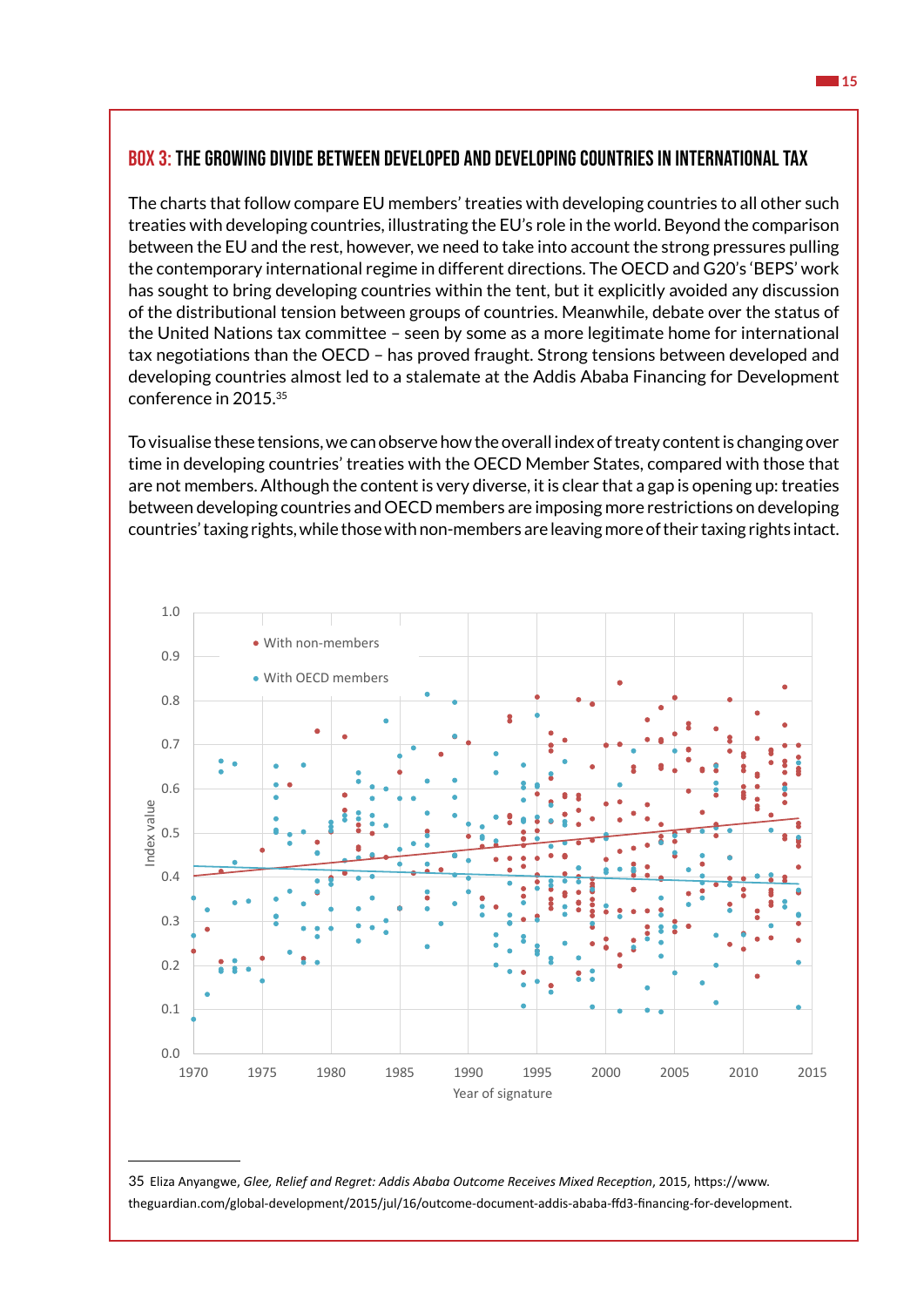## How does the EU compare to the rest of the world?

Using the overall aggregate index showing the balance of taxing rights within treaties, we can see that, on average, EU members' tax treaties with developing countries leave less of the latter's source taxing rights intact than their treaties with other countries (figure 2). Not only are developing countries' treaties with EU countries more restrictive of their source taxing rights than their treaties with each other, but they are also more residence-based than those with other OECD members.

To look at the variation over time, figure 3 plots the index values for all 519 treaties by the year of each treaty's signature. EU treaties show an unchanging average value, while the others show trends: the other OECD members' treaties are becoming more restrictive over time, while for the non-members the treaties are becoming less restrictive. Examining the values of indices covering particular parts of the treaty sheds further light on this.

For withholding tax rates (figure 4), all three groups of countries show a consistent downward trend. This downward trend matches changes in countries' domestic laws, where withholding tax rates are also falling. In the EU, this is particularly the case because of the parent-subsidiary and royalties directives, which drive rates down to zero. In developing countries, withholding tax rates have also fallen as rates imposed in past decades have declined, a trend observed in recent years in countries such as Ghana and Vietnam. In other instances, pressure for lower rates from powerful countries such as China has forced countries to accept lower rates than in the past. Zambia, for example, accepted lower rates in its agreement with China than it had in the past, only to face demands from other treaty partners to match this new, low rate.<sup>36</sup> On the other hand, developing countries have begun to reconsider this position as they seek to combat tax avoidance by multinational companies that often exploits the same types of payments. Rwanda, for example, has recently imposed punitive taxes on companies whose interest and service fee payments exceed two percent of profits. As the rates permitted by tax treaties become ever lower, this kind of practical response to the difficulties of taxing multinational companies will become increasingly difficult.

It is permanent establishment definitions (figure 5) that drive the overall difference between the three groups of countries. Here treaties signed by EU countries with developing countries have





<sup>36</sup> Hearson, *Tax Treaties in Sub-Saharan Africa: A Critical Review*, 2015.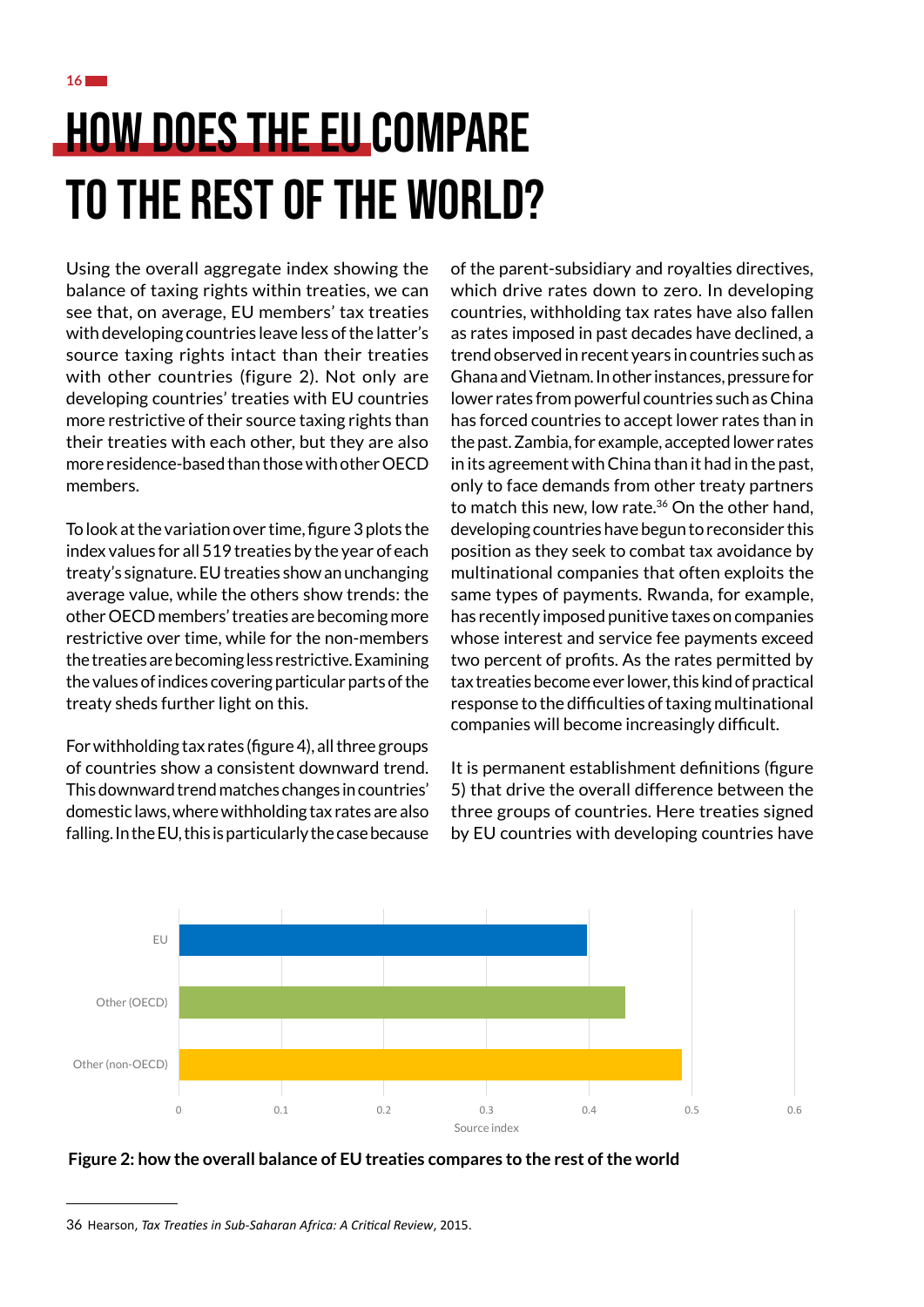begun to permit slightly more expansive taxing rights, but the trend among non-OECD countries is much more dramatic. A large cluster of agreements since the mid-1990s have a score close to 1 in the index, indicating that their PE definitions match the definition in the UN model. Few EU treaties offer such generous retention of taxing rights to developing countries.

Table 1 breaks down these results by article. It shows, further, that permanent establishment is clearly the area where EU members' treaties with developing countries are significantly more restrictive than others, across the board for all elements of the PE article.

One conclusion we can draw from this is that, when developing countries negotiate among themselves (many treaties within the non-OECD group) they increasingly prefer to sign treaties leaving more taxing rights intact, particularly in the definition of permanent establishment. That EU and other OECD members do not allow this is indicative of the clash of interests between capital exporters and capital importers. Another conclusion is that, even among EU members' treaties, there continues to be a wide variation. Some treaties signed by EU countries, even recently, impose very large restrictions on their taxing rights, indicated by lower scores on the overall source index and the permanent establishment index. The subsequent section will shine more light on this variation.



#### **Figure 3: how the overall balance of treaties signed by developing countries is changing over time**

The vertical axis measures the balance of taxing rights in treaty, with a score of 1 indicating more source-based, and 0 indicating more residence-based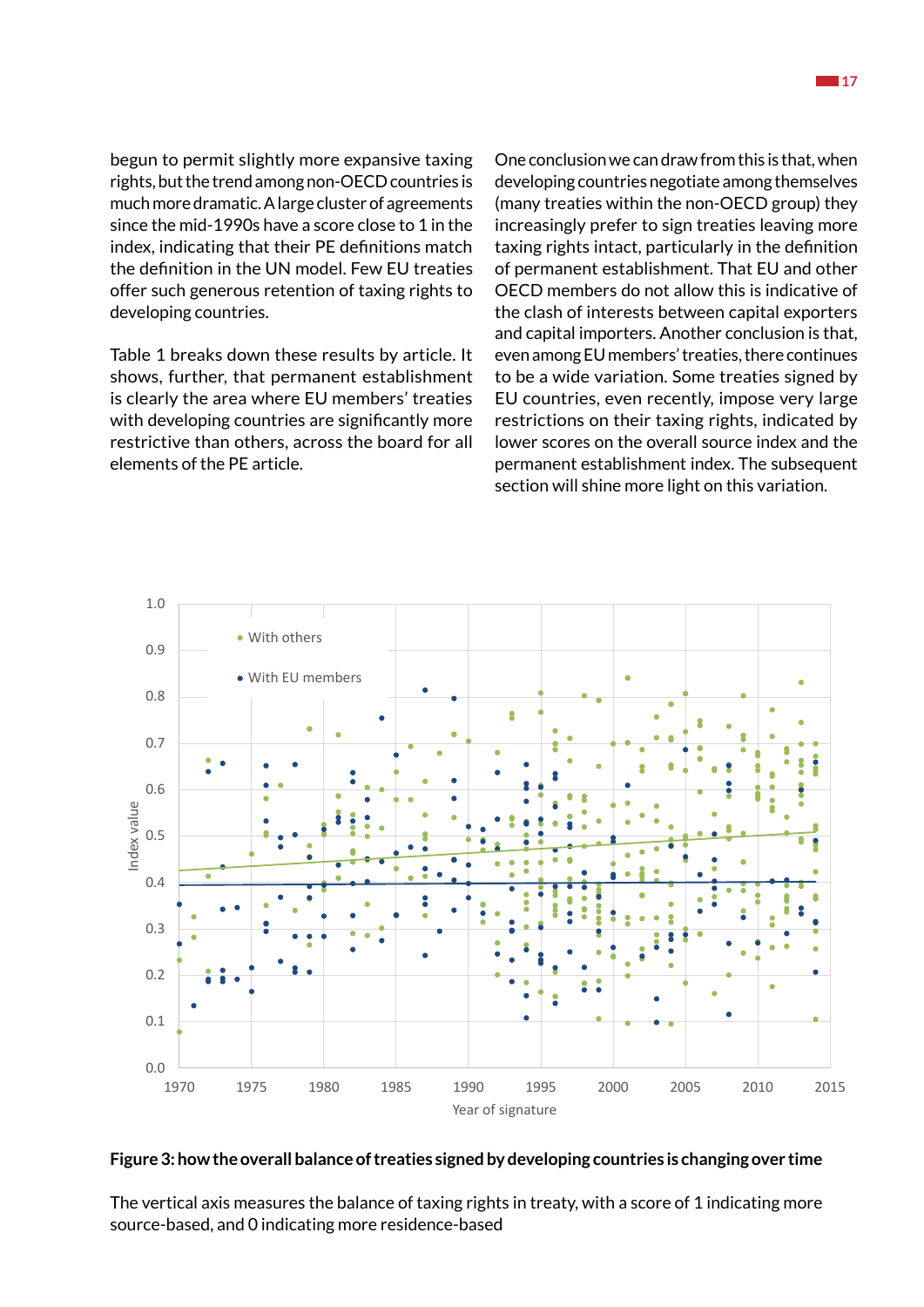



#### **Figure 4: How the index of permanent establishment definitions in treaties signed by developing countries is changing over time**

The vertical axis measures the average withholding tax rates in a treaty, with a score of 1 indicating higher rates are permitted (more source-based), and 0 indicating lower rates (more residence-based)

*'In developing countries, withholding tax rates have also fallen as rates imposed in past decades have declined, a trend observed in recent years in countries such as Ghana and Vietnam'*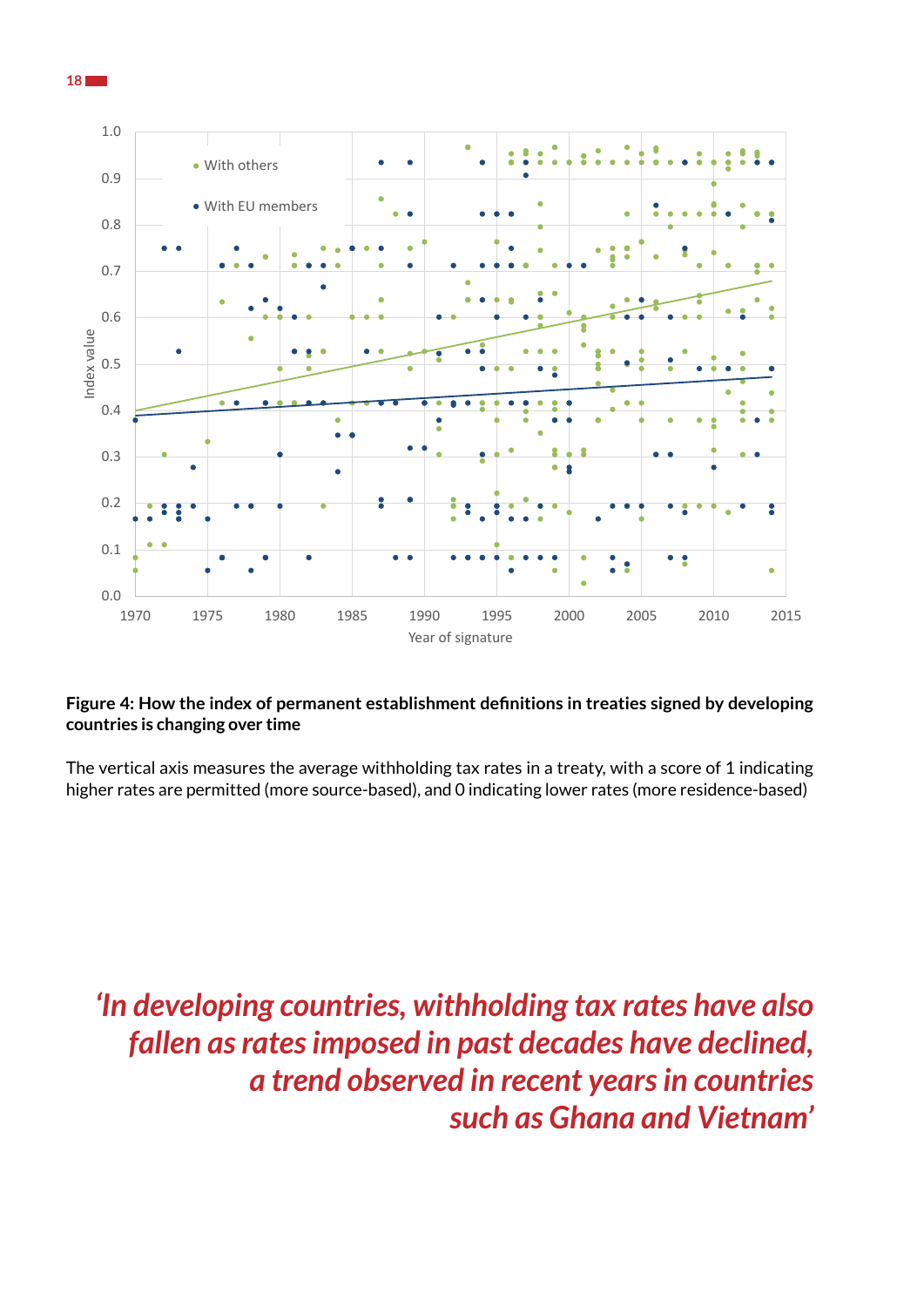

#### **Figure 5: How the index of withholding tax rates in treaties signed by developing countries is changing over time**

The vertical axis measures the definition of permanent establishment in a treaty, with a score of 1 indicating a wider definition (more source-based), and 0 indicating a narrower one (more residence-based)

**19**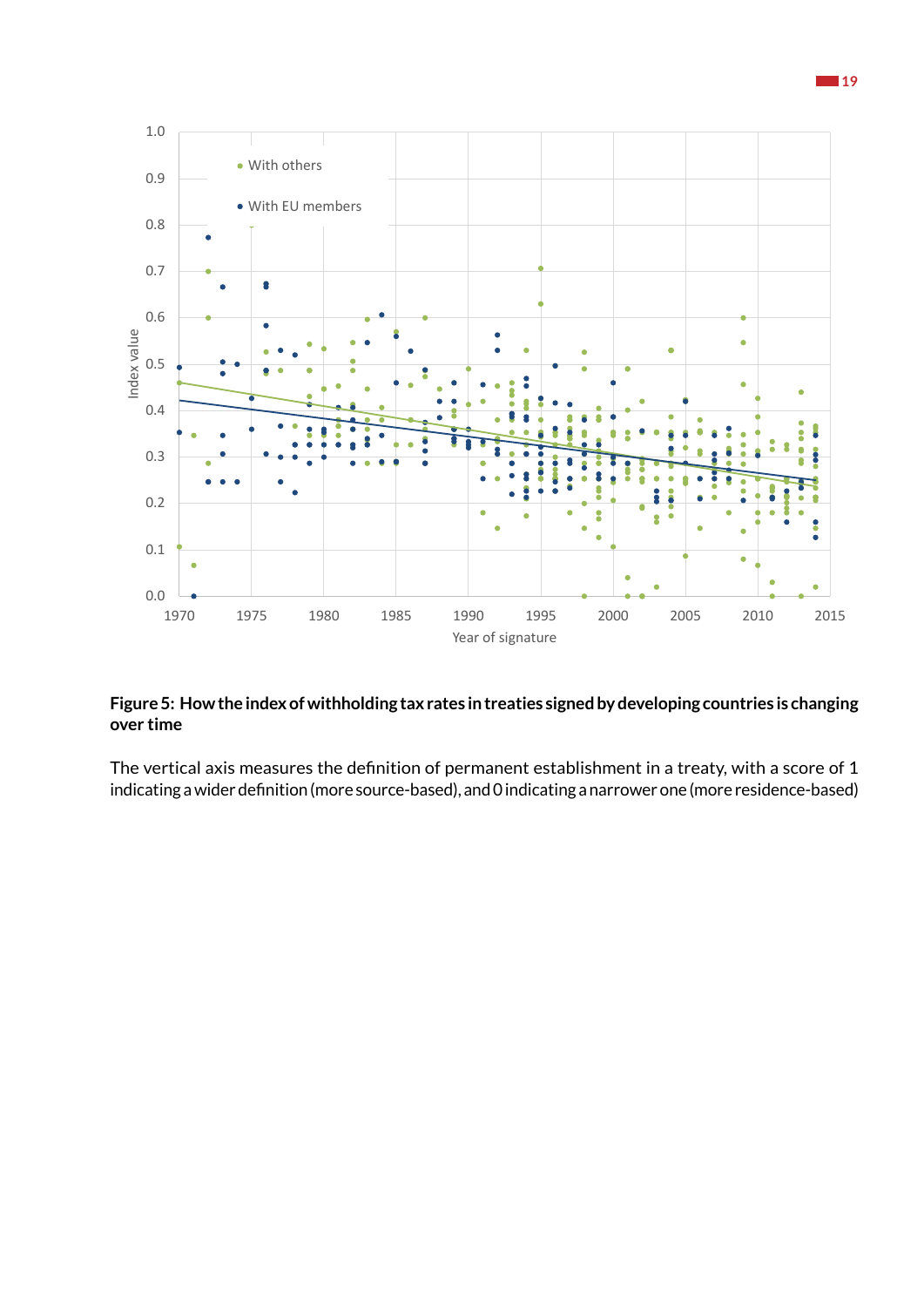### TABLE 1: VARIATION FOR INDIVIDUAL PROVISIONS BETWEEN EU TREATIES AND OTHER GROUPS

| Area       | <b>UN model</b><br>reference |                                                                          | <sup>1</sup> Proportion included/<br><sup>2</sup> Average indexed value |                                         |                        |
|------------|------------------------------|--------------------------------------------------------------------------|-------------------------------------------------------------------------|-----------------------------------------|------------------------|
|            |                              | <b>Description</b>                                                       | <b>EU</b>                                                               | <b>Other</b><br>$(non-$<br><b>OECD)</b> | <b>Other</b><br>(OECD) |
| <b>WHT</b> | 10(2)(a)                     | Qualifying [FDI] dividend WHT in % <sup>2</sup>                          | 0.41                                                                    | 0.38                                    | 0.45                   |
|            | 10(2)(b)                     | Other [portfolio] dividend WHT in % <sup>2</sup>                         | 0.50                                                                    | 0.40                                    | 0.53                   |
|            | 11(2)                        | Interest WHT in % <sup>2</sup>                                           | 0.39                                                                    | 0.35                                    | 0.40                   |
|            | 12(2)                        | Royalties WHT in % <sup>2</sup>                                          | 0.23                                                                    | 0.24                                    | 0.25                   |
|            | 12(3)                        | Films or tapes used for radio or television<br>broadcasting <sup>1</sup> | 0.80                                                                    | 0.93                                    | 0.95                   |
|            | 12(3)                        | Industrial, commercial or scientific<br>equipment $1$                    | 0.75                                                                    | 0.83                                    | 0.77                   |
|            | 12A                          | Management or technical fees included <sup>1</sup>                       | 0.30                                                                    | 0.30                                    | 0.25                   |
|            | 12A                          | Management or technical fees rate <sup>2</sup>                           | 0.16                                                                    | 0.16                                    | 0.14                   |
| PE         | 5(3)(a)                      | Construction PE length in months <sup>2</sup>                            | 0.72                                                                    | 0.73                                    | 0.73                   |
|            | 5(3)(a)                      | Supervisory activities associated with<br>construction <sup>1</sup>      | 0.57                                                                    | 0.83                                    | 0.69                   |
|            | 5(3)(b)                      | Service PE included <sup>1</sup>                                         | 0.37                                                                    | 0.63                                    | 0.48                   |
|            | 5(3)(b)                      | Service PE length in months <sup>2</sup>                                 | 0.25                                                                    | 0.43                                    | 0.33                   |
|            | 5(4)(a)                      | Delivery exception to PE <sup>1</sup>                                    | 0.34                                                                    | 0.54                                    | 0.33                   |
|            | 5(4)(b)                      | Delivery exception to PE <sup>1</sup>                                    | 0.37                                                                    | 0.55                                    | 0.33                   |
|            | 5(5)(b)                      | Stock agent PE <sup>1</sup>                                              | 0.47                                                                    | 0.65                                    | 0.53                   |
|            | 5(6)                         | Insurance PE <sup>1</sup>                                                | 0.34                                                                    | 0.48                                    | 0.48                   |
|            | 5(7)                         | Dependent agent extension <sup>1</sup>                                   | 0.43                                                                    | 0.58                                    | 0.53                   |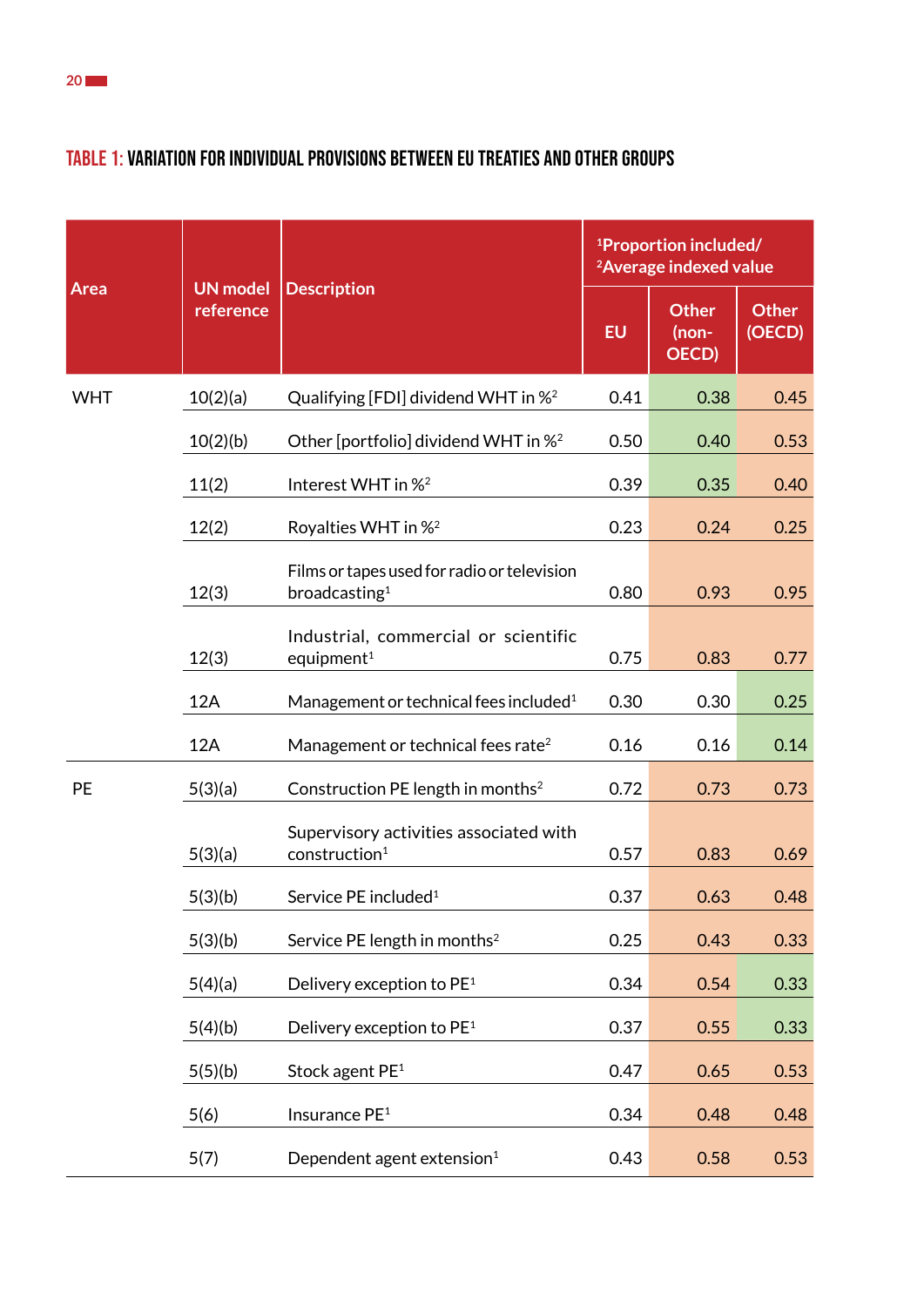| ۰, |
|----|
|    |
|    |

г

| Other | 7(1)    | Limited force of attraction <sup>1</sup>                                | 0.25 | 0.39 | 0.34 |
|-------|---------|-------------------------------------------------------------------------|------|------|------|
|       | 7(3)    | No deduction for payments to head<br>office <sup>1</sup>                | 0.40 | 0.53 | 0.38 |
|       | 8(2)    | Source shipping right $1$                                               | 0.35 | 0.37 | 0.34 |
|       | 13(4)   | Source capital gains on 'Land rich'<br>company $1$                      | 0.51 | 0.55 | 0.55 |
|       | 13(5)   | Source capital gains on shares other than<br>those covered <sup>1</sup> | 0.28 | 0.34 | 0.41 |
|       | 16(2)   | Source taxation of earnings by top-level<br>managerial officials $1$    | 0.07 | 0.21 | 0.11 |
|       | 18(2)   | Shared taxation of pensions <sup>1</sup>                                | 0.20 | 0.25 | 0.20 |
|       | 18(2/3) | Source taxation of social security<br>$p$ ensions <sup>1</sup>          | 0.37 | 0.43 | 0.31 |
|       | 21(3)   | Source taxation of other income <sup>1</sup>                            | 0.50 | 0.66 | 0.50 |

Red shading indicates that EU treaties are more residence-based on this provision.

Green shading indicates that EU treaties are more source-based on this provision.

*'When developing countries negotiate among themselves they increasingly prefer to sign treaties leaving more taxing rights intact, particularly in the definition of permanent establishment'*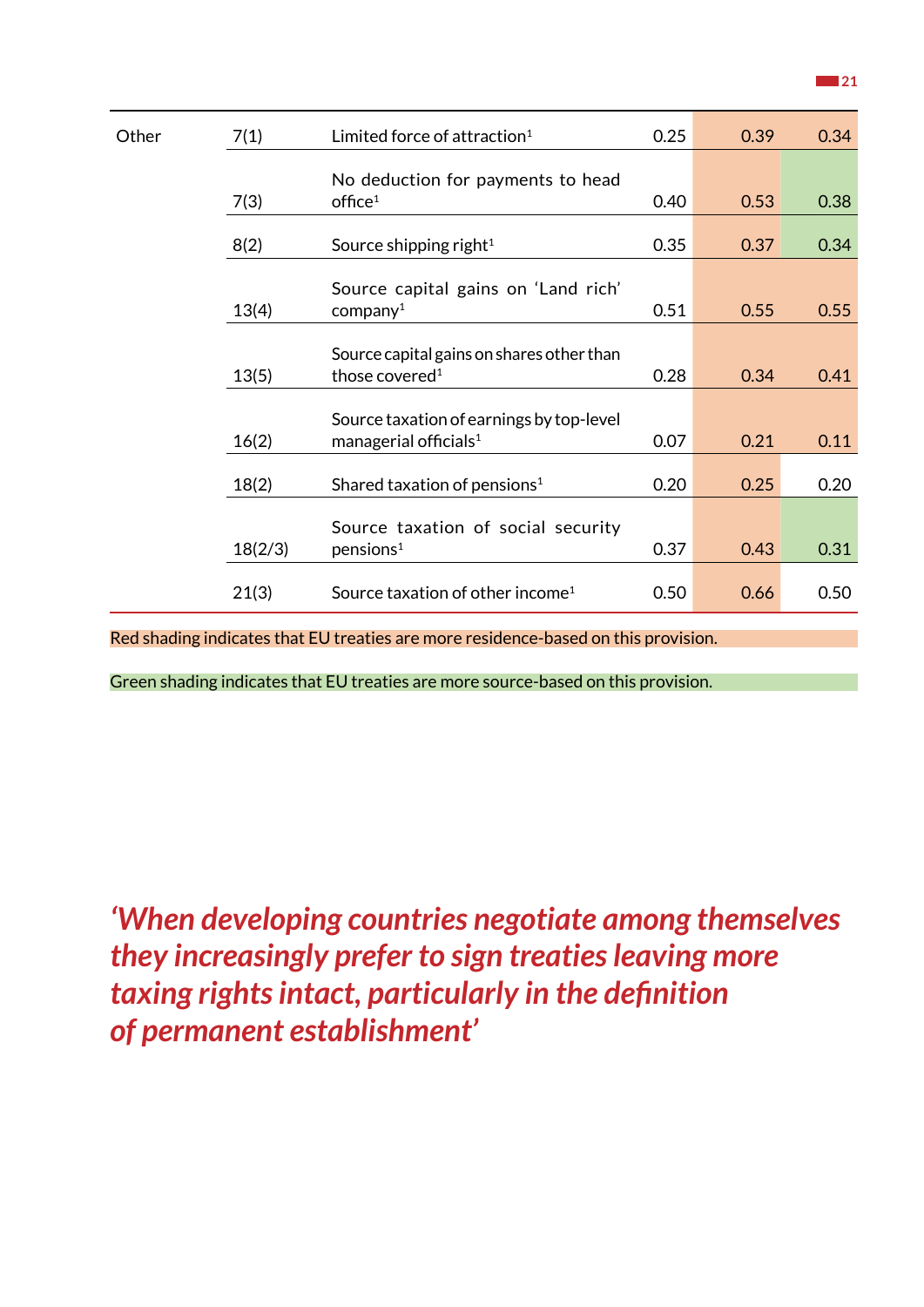# How do EU Member States compare?

The previous section illustrated some general trends, demonstrating that the EU as a whole tends to conclude treaties with developing countries that constrain their taxing rights more than those developing countries sign with other countries, even other OECD members. It also showed a lot of diversity within the EU. This section seeks to untangle that diversity some more. As we can see in Figure 6, although EU members all have a large number of tax treaties overall, not all have many treaties with developing countries. Indeed, it is the largest outward investing countries – the UK, Italy, France and Germany - that have the most tax treaties with developing countries in the dataset. One conclusion we can take from this is that it is these larger countries whose tax treaties will have the most impact on developing countries overall.

Figures 7 and 8 show how EU members' treaties vary in terms of their overall content. The average EU treaty in the dataset has an index value of 0.40, meaning that it leaves intact 40% of its developing country signatories' taxing rights, within the parameters set by the UN model treaty. There is quite considerable variation, however. Figure 7 shows the average treaty content for each country, which varies from 0.53 in the case of Finland to 0.32 in the case of Italy (Malta only has one treaty, with Pakistan, which has a lower value of 0.22). All the four countries that figure 6 showed to have the most treaties with developing countries have an average value below the EU average, meaning that they have the largest concentration of treaties that restrict developing countries' ability to tax inward investment. These countries could look to Sweden and Finland, which appear to have many treaties that are more favourable to developing countries than the EU average.

Figure 8 adds more context to this picture by showing the variation within each country's treaties with developing countries. Each country is represented by a bar, which runs from the source index value for its most restrictive treaty, to the value for its least restrictive treaty. The bar changes from red to yellow at the average value for that country, the same number as used in figure 6. Here we can see that almost all countries have a very wide variation, irrespective of the average value. All therefore have treaties in which they have allowed developing countries to retain a large share of their source taxing rights, and others that impose much greater constraints on developing countries. Austria, for example, signed the most residencebased treaty of any EU country, with Mongolia in 2003 (index value 0.10); it also signed a treaty with Vietnam in 2008 that left an unusually large amount of its source taxing rights intact (index value 0.60). Denmark's 1987 treaty with Pakistan offers the most favourable settlement to a developing country (index value 0.82), while its treaty with Zambia is among the most residence-based (index value 0.21). Austria and Denmark clearly have no principled objection to concluding tax treaties that leave many of their developing country partner's source taxing rights intact – more than half, as measured in this index but they also have treaties that achieve the opposite.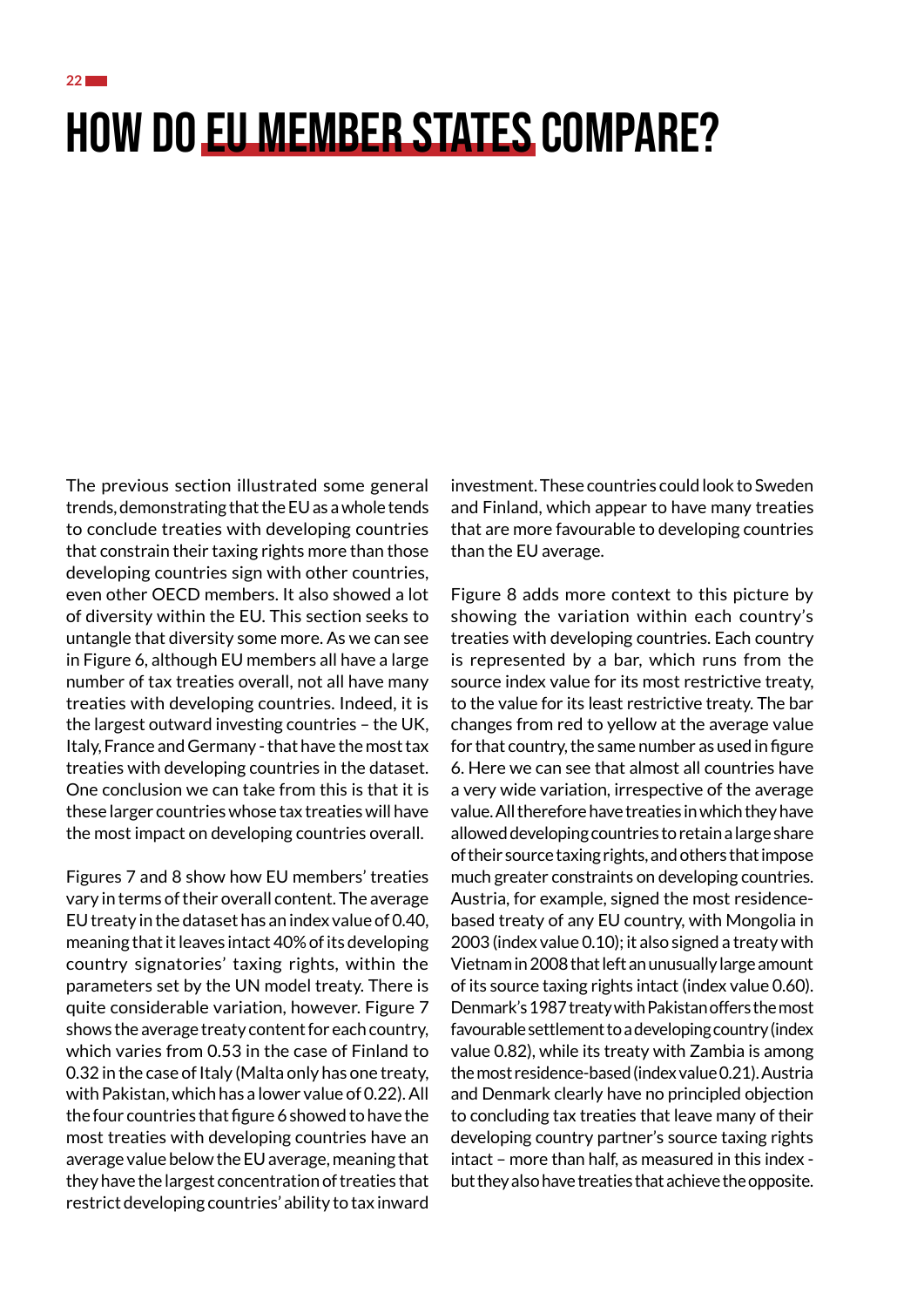

**Figure 6: total number of EU members' treaties**

Each tax treaty negotiation entails a give and take, with countries giving up some taxing rights in order to retain others. Where the overall index is low, this might imply an imbalanced negotiation, consistent with the evidence that power imbalances and lessdeveloped negotiating capacities produce more residence-based treaties. As mentioned earlier with respect to Denmark, Zambia's early treaties are consistently very residence-based, which reflects its lack of negotiating capacity in the 1970s, a situation that is no longer the case. Vietnam is now known as a tenacious and effective negotiator, hence it has the most source-based treaty that Austria has signed with a developing country in this dataset. Things were not always so, however: its 1994 treaty with the United Kingdom, for example, has an index value of just 0.16. There is clearly a case for identifying more restrictive treaties on the basis of their overall balance and offering an improved settlement to developing countries.

The next stage of the analysis is to look within the treaties in more detail. Figures 9 and 10 begin to do this, reproducing the picture in figure 8 but looking only at the withholding tax rates and the permanent establishment article respectively (in both cases, an average value across the relevant provisions of the treaty is used). Comparing these two charts, we can make a number of observations.

First, consistent with what we noted earlier, there is much more variation in the definition of permanent establishment within the treaty than in the withholding tax rates, reflected in much

**23**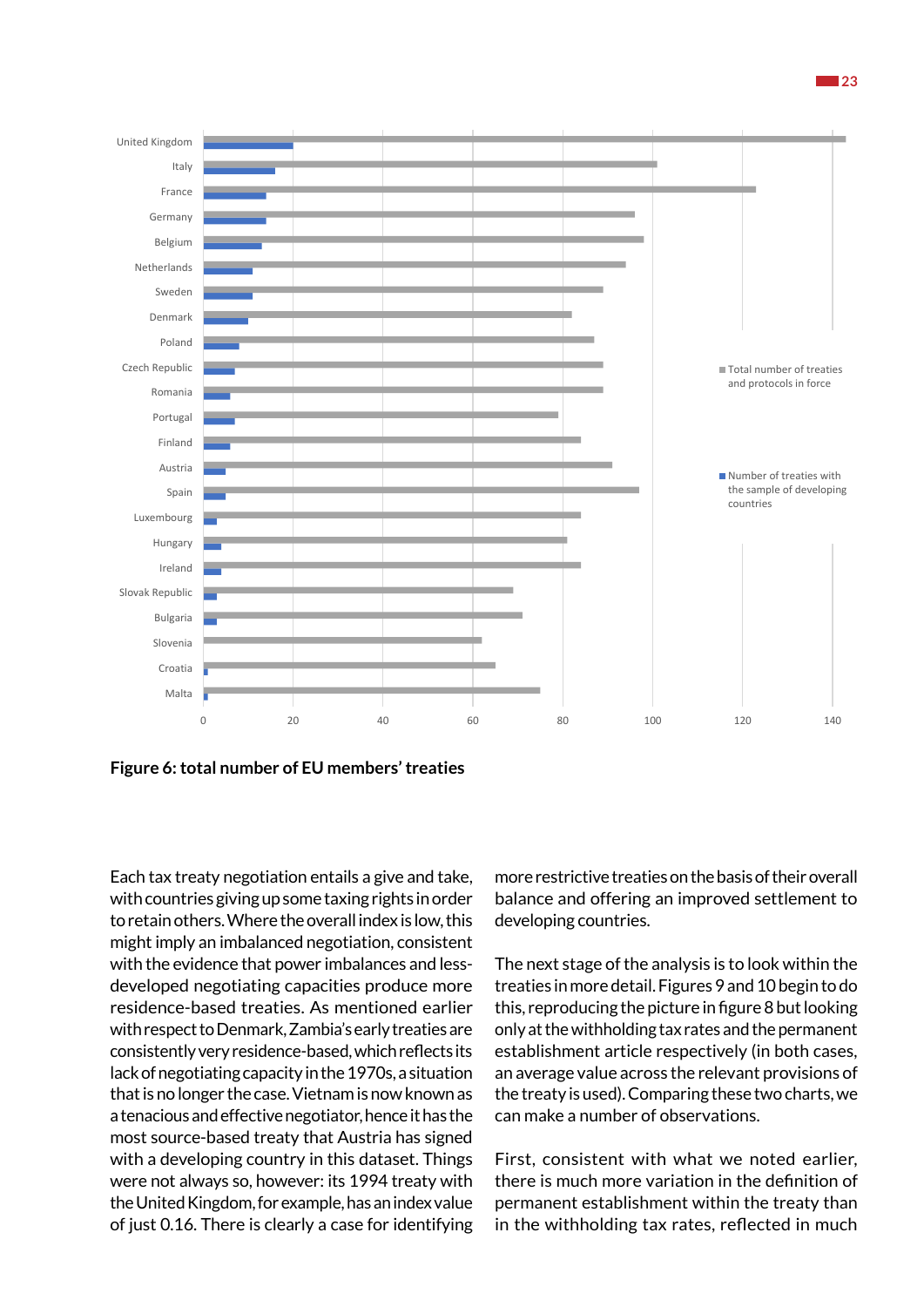



The horizontal axis measures the balance of taxing rights in treaty, with a score of 1 indicating more source-based, and 0 indicating more residence-based

 $0.1$  0.2 0.3 0.4 0.5

0 0.1 0.2 0.3 0.4 0.5

longer bars within the chart. For PE, therefore, EU members could 'level up' by offering developing countries with narrower definitions the possibility of expanding them consistent with the EU member's other treaties. In the case of WHT, however, the question is more at a policy level: EU countries should consider the policy coherence aspects of the withholding tax rates across all their treaties

Malta Italy Ireland Croatia Germany

United Kingdom

Portugal France Poland

> with developing countries. (A notable exception to this observation is Ireland. Its position at the bottom of figure 9 is partly a result of the zero WHT rates in its 1971 treaty with Zambia, which it has since renegotiated. That said, its 2014 treaty with Ethiopia also imposes very significant restrictions on the latter's withholding tax rates.)

**Withholding tax** 

**Permanent** Establishment

Others

**24**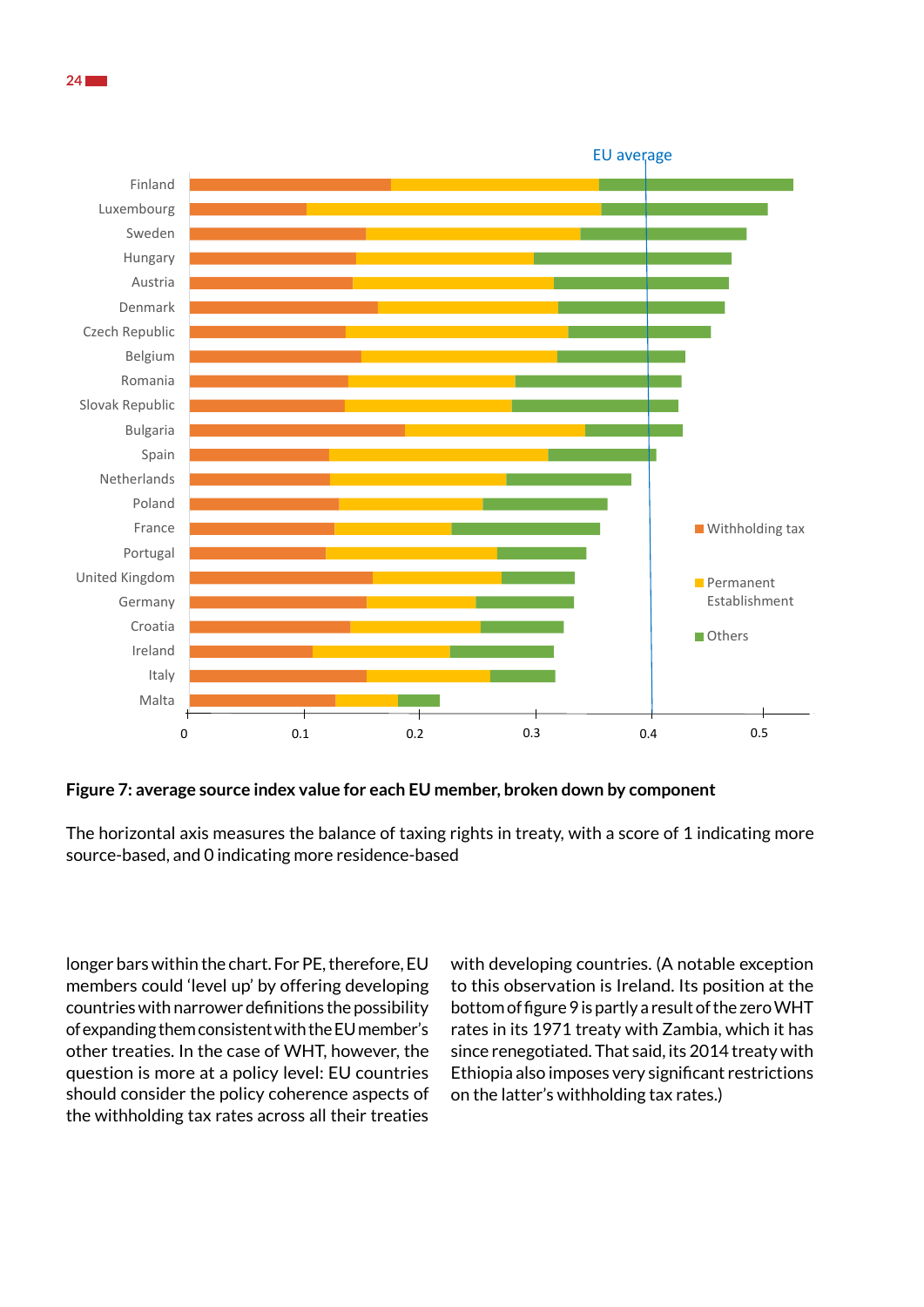



#### **Figure 8: distribution of source index values for across EU member's treaties**

The horizontal axis measures the balance of taxing rights in treaty, with a score of 1 indicating more source-based, and 0 indicating more residence-based.

Second, we can note that certain countries appear at the more source-based end of the PE spectrum, while being at the more residence-based end, with tightly consistent treaty content, when it comes to WHT. This applies in particular to Luxembourg and Spain. Both are jurisdictions that can be used for tax treaty shopping structures that reduce the withholding taxes paid when income is transferred from the developing country to its parent. They do

so by combining the benefits of these countries' tax treaties with the EU's parent-subsidiary and interest and royalty directives, which eliminate WHTs within the single market. Thus, the PE provisions may be less important than the WHT provisions in these treaties, and the overall index value may be less relevant to such concerns than the WHT rates.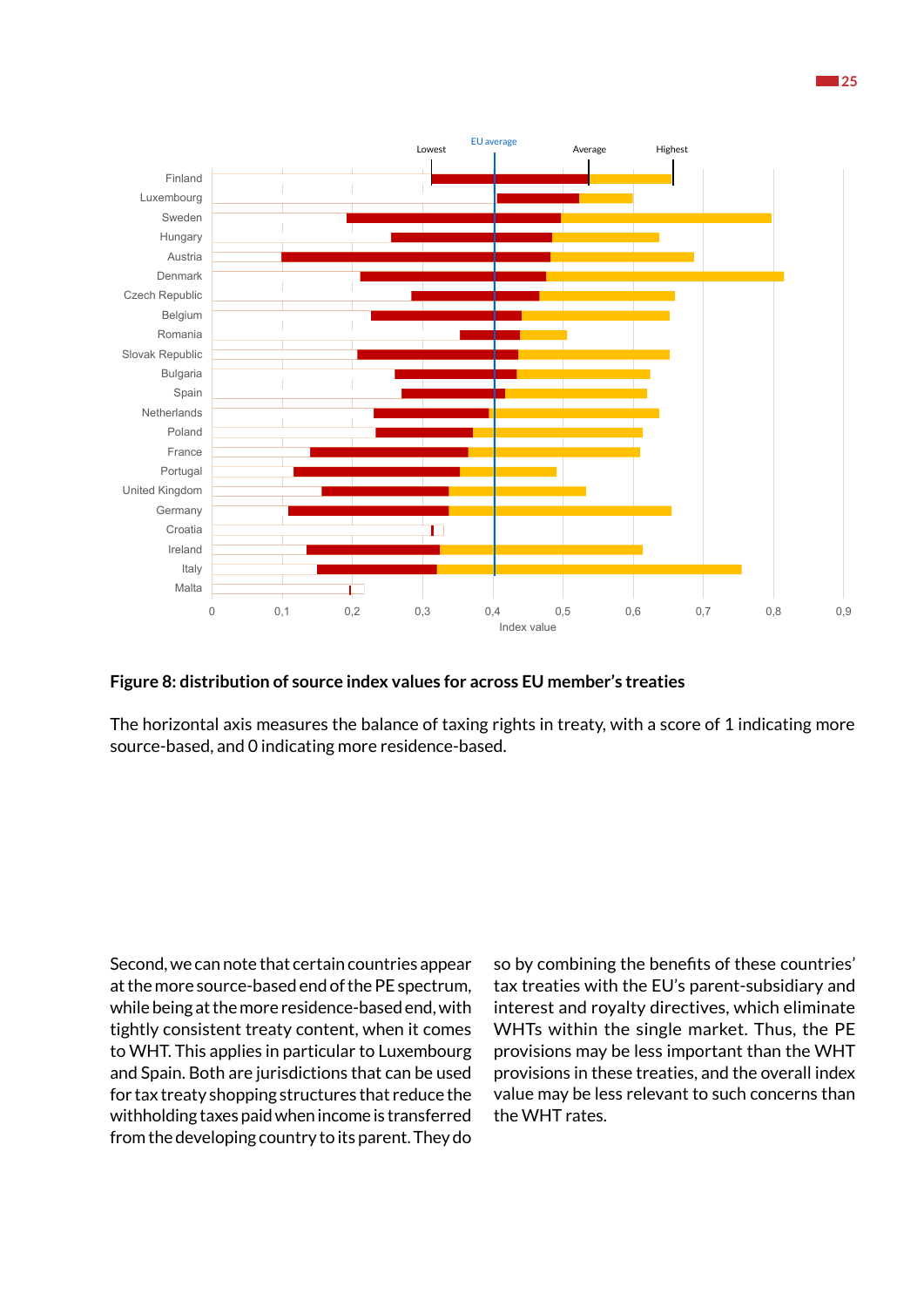

**Figure 9: distribution of WHT rate index values for across EU member's treaties**

The horizontal axis measures average withholding tax rates, with a score of 1 indicating higher rates are permitted (more source-based), and 0 indicating lower rates (more residence-based)

#### **Example 1: taxation of services**

It's not possible in the scope of this paper to consider every single tax treaty clause in detail. Figures 11 and 12 therefore hone in on a controversial and important topic, the taxation of services. If a European company incorporates a subsidiary, or establishes a bricks and mortar branch in a developing country, other parts of the treaty will determine if and when it pays taxes. But if it provides services in that country without having a permanent physical presence, it becomes harder for the developing country to tax within the historical treaty rules. As the global economy becomes more and more based on transactions in services, this scenario is increasingly important.

The UN model treaty, in its most recent version, provides two options that allow developing countries to tax service providers. The first is the service PE provision, which expands the definition of permanent establishment to include foreign companies if they have a physical presence providing services in the country for more than a certain length of time. The second is a new article permitting developing countries to impose withholding taxes on management, consultancy and technical service fees, regardless of whether the provider of those services is physically present at all in the country. The service PE provision can be seen as a subtler tool that imposes taxes on net profits; service WHT is imposed on gross income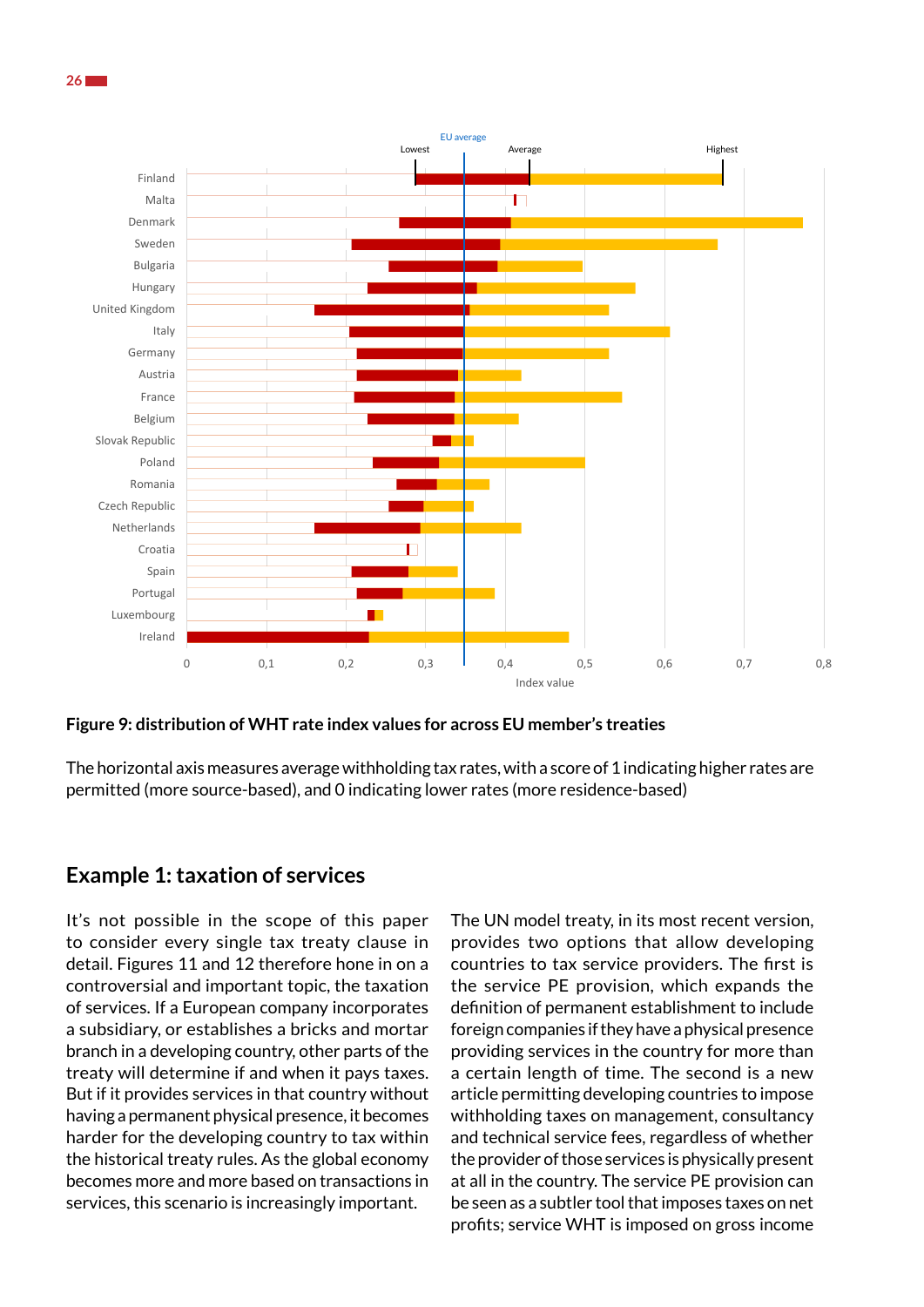



#### **Figure 10: distribution of PE index values across EU member's treaties**

The horizontal axis measures the definition of permanent establishment, with a score of 1 indicating a wider definition (more source-based), and 0 indicating a narrower one (more residence-based)

and as such is more controversial, generating considerable debate within the UN tax committee before its inclusion in the model. Nonetheless, both are popular with developing countries, and the services WHT was already widely in use before its inclusion in the UN model, as well as being a staple of developing countries' tax laws.

As figures 11 and 12 show, most EU treaties include neither of these provisions: out of 172 in force, 38% include the services PE, while 30% include the services WHT. While for WHT the EU treaties are broadly in line with the overall sample, for services PE the EU's treaties are notably more residencebased, since the 38% inclusion rate compares to 53% across all treaties signed by developing countries. But these provisions are distributed widely, and very few countries have refused these clauses' inclusion in all their treaties with developing countries. In this area, therefore, EU members rarely have absolute positions, based on the treaties they have signed. Nonetheless, their treaties predominantly act to prevent developing countries from taxing services provided by EU members, except in cases where they meet the physical presence test needed for a traditional permanent establishment. Indeed, 39% of the EU treaties include neither clause.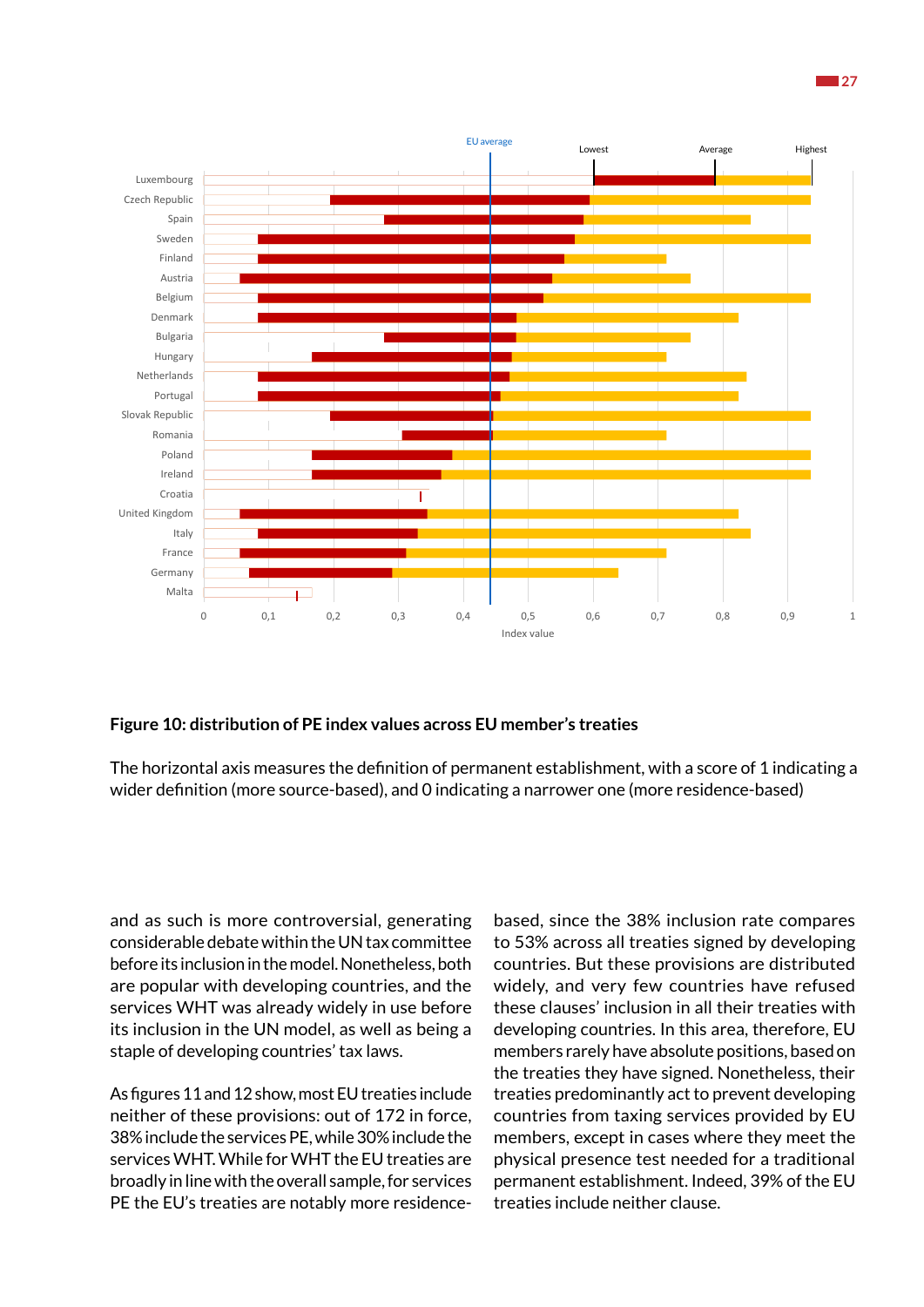

**Figure 11: Service permanent establishment in tax treaties**



**Figure 12: Service withholding tax in tax treaties**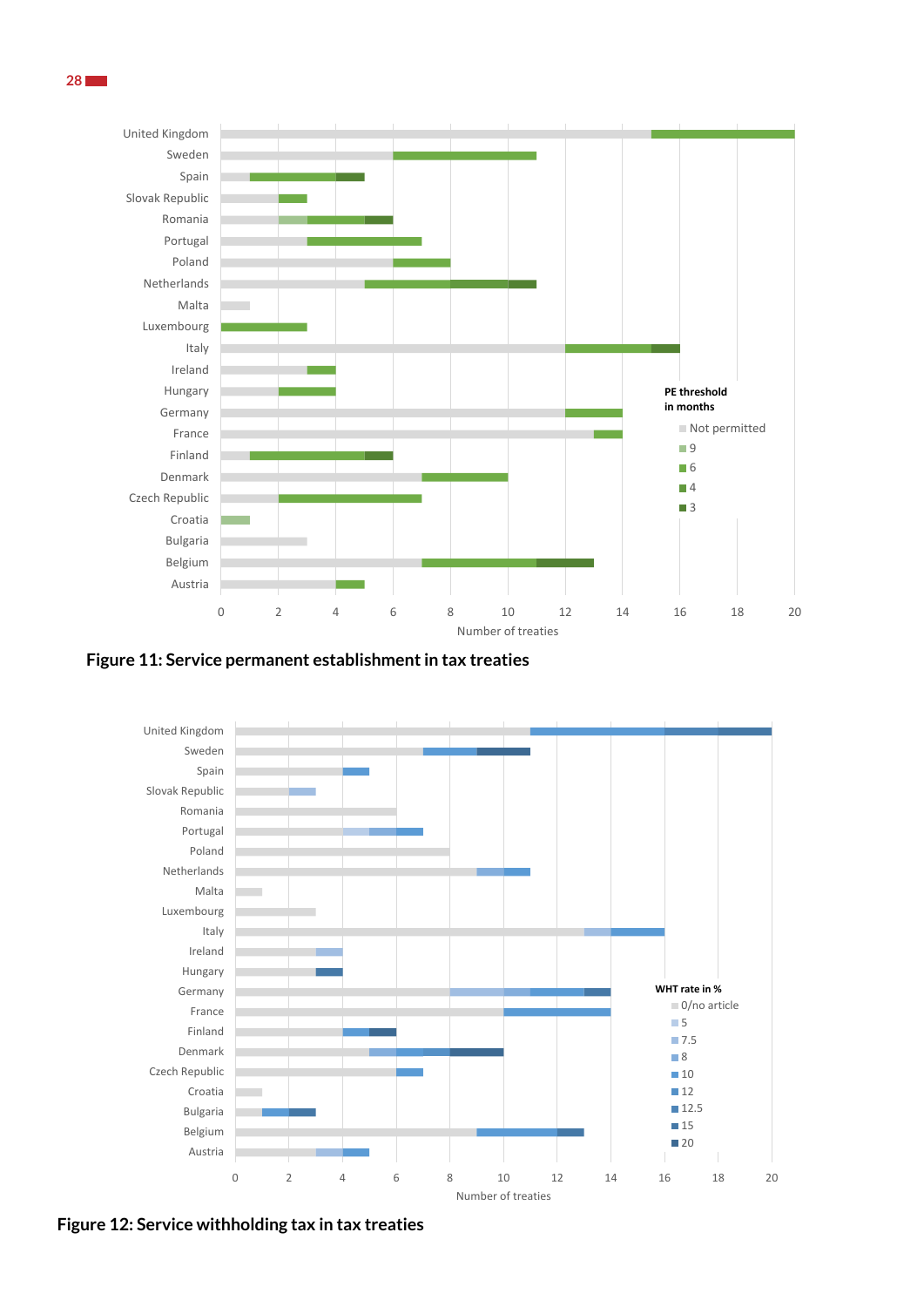

**Figure 13: capital gains tax provisions in EU treaties**

#### **Example 2: taxation of capital gains**

While treaty clauses such as those related to permanent establishment and withholding taxes cause a steady stream of foregone revenue, those relating to capital gains tax can have large, on-off costs. As an IMF and OECD policy paper highlights, this is particularly the case for sectors such as mining and telecoms, where tax treaties can prevent developing countries taxing transactions worth tens or hundreds of millions of dollars in tax revenue. Two clauses in particular are relevant to such cases. Treaties generally permit the source country to tax the gains realised by foreign residents when they sell 'immovable property', such as real estate, including for example a mine. This can often be avoided by instead selling the shares of an offshore company that owns the property, and so article 13(4) of the UN and OECD model conventions extends the source country's taxing rights to incorporate such 'indirect transfers' of

assets. Article 13(5) of the UN model convention goes further, allowing the source country to tax the sale of shares in a local company even if that sale is by a resident of the treaty partner, subject to some limitations.

As figure 13 shows, there is a wide variation in the extent to which EU members allow these clauses to be included in their treaties with developing countries. France, for example, includes 13(4) in all its treaties, while for many other countries it is the exception, rather than the rule. 13(5) is much less common. Overall, we find article 13(4) in 51% of EU members' treaties with developing countries, compared to 53% in the sample as a whole. Article 13(5) is included in just 24% of EU members' treaties, compared to 29%. EU members are thus less willing to accept these provisions than others, but the difference is not as large as it was for the services permanent establishment.

**29**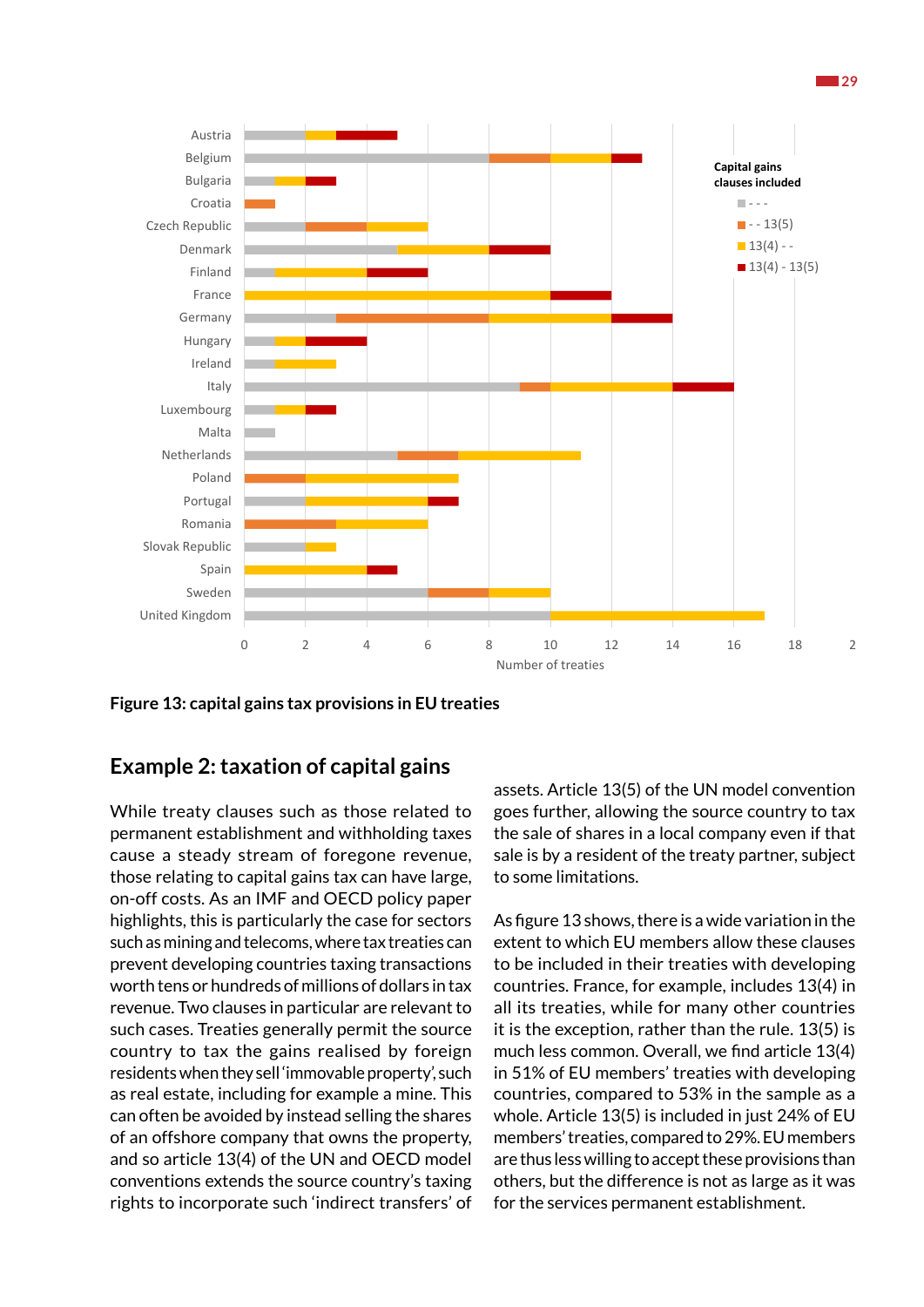## Recent developments

The controversy surrounding tax treaties and the international tax regime more generally has created new initiatives in many forums, some of which are listed below. It has also pushed a few individual states to re-examine and renegotiate their tax treaties. As the brief summaries below demonstrate, however, these efforts have been marked by a lack of ambition and a reticence on the part of OECD Member States, including EU members, to re-examine the fundamental source/ residence balance of the international tax regime.

### **OECD/G20 BEPS project**

The OECD's Base Erosion and Profit Shifting (BEPS) project began in 2013, and updates international tax rules to strengthen them against aggressive international tax planning. It offers developing countries the chance to strengthen their tax treaties against tax treaty shopping, primarily by signing up to the Multilateral Instrument (MLI) that will implement many of its recommendations. As noted earlier, the BEPS project has so far left the balance of taxing rights between source and residence countries untouched. The treaty provisions available within the MLI, which were developed among OECD and G20 countries, are also of questionable value to countries with less developed tax law and administrative capacity. In most cases, tax treaty shopping will be tackled through the inclusion of a Principal Purpose Test, which allows tax authorities to override the treaty where they can demonstrate that the main aim of a particular transaction is to avoid tax. Some commentators regard this subjective test as a difficult one for the tax authorities of developing countries to implement, recommending simpler

and more objective tests instead. Nonetheless, EU members are all signatories to the MLI, and so their treaties with developing countries that also sign the MLI may see some improvements to their ability to tax inward investment in cases of aggressive tax planning. As Eurodad note, however, these benefits are further limited by the reservations that EU members and other signatories have made, opting out or failing to opt in to some of its provisions, including the inclusion of a simpler anti-treaty shopping rule. $37$ 

### **United Nations**

While the Parliament and the EESC have made specific mention of the need to strengthen the role of the UN tax committee, which maintains the UN model convention, the European Council remains opposed. In a consultation in 2015, the EU argued against any strengthening of the committee, citing "the increased resource commitments that would be inherent in any suggestion to upgrade or expand the mandate of the UN Committee of Tax experts."38 A stronger UN committee would both be able to update its model convention more quickly in response to changes at the OECD and elsewhere, and to work independently to address the systemic bias in favour of residence-based taxation within the OECD-centric international tax regime. In the most recent update to its model treaty, it has taken the notable step of adding an article permitting the levying of WHT on technical service fees. Its inclusion in the UN model will strengthen developing countries ability to push for such clauses within their bilateral treaties. While it is at first sight naïve to expect EU members to support the strengthening of developing countries'

<sup>37</sup> Eurodad, Tax Games: the Race to the Bottom, 2017.

<sup>38</sup> European Union, "European Union and its members states position on options for Further strengthening the work and operational capacity of the committee of experts on international tax cooperation, with an emphasis on better integrating its work into the programme of work of the council following its reform and effectively contributing to the financing for development process and to the post- 2015 development agenda," 2015. [http://www.un.org/esa/ffd/wp-content/](http://www.un.org/esa/ffd/wp-content/uploads/2015/03/ICTM2015_EuropeanUnion.pdf) [uploads/2015/03/ICTM2015\\_EuropeanUnion.pdf](http://www.un.org/esa/ffd/wp-content/uploads/2015/03/ICTM2015_EuropeanUnion.pdf)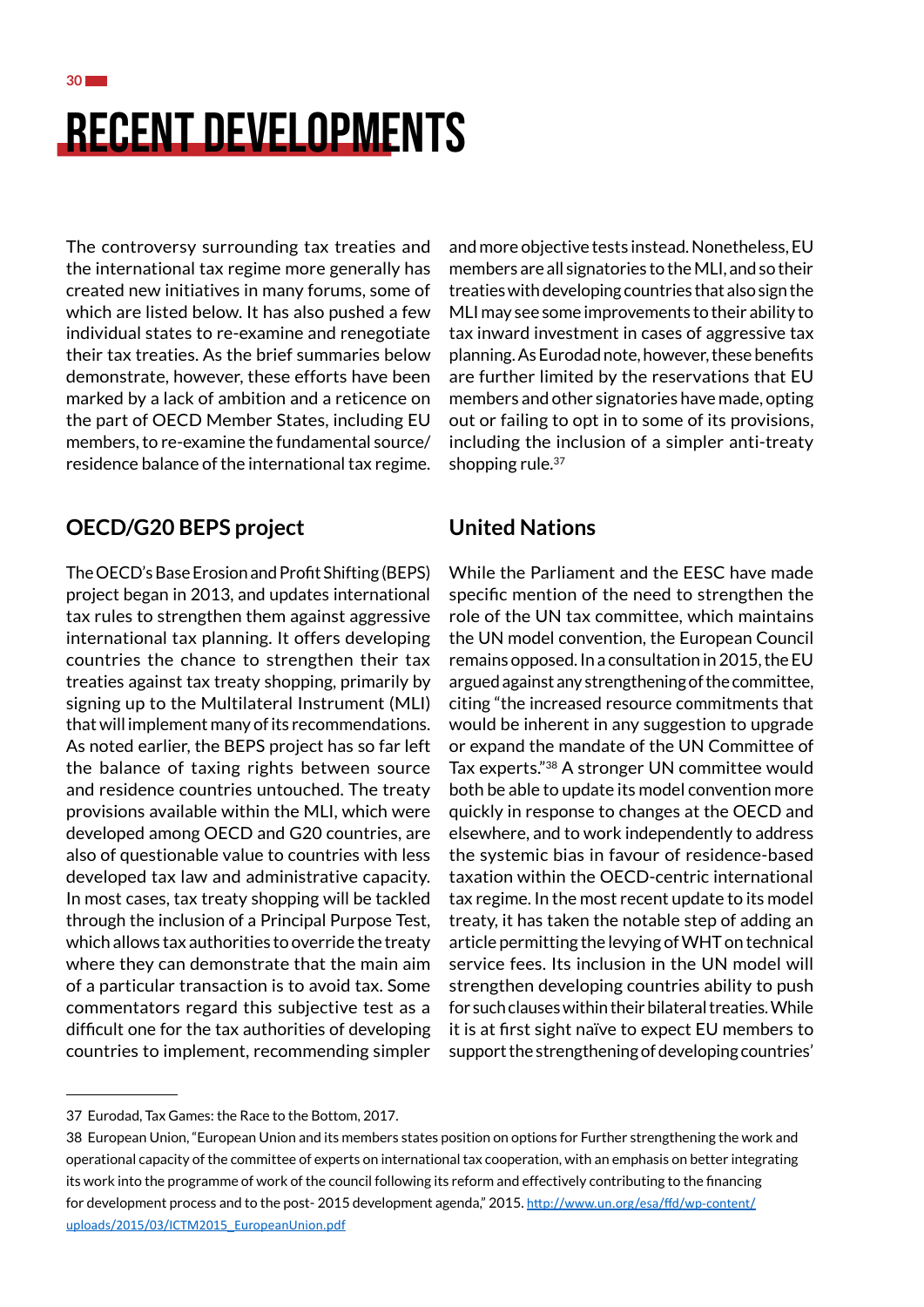

**Figure 14: Zambia's tax treaty renegotiations**

hands in negotiations, it is a natural corollary to the enlightened approach to bilateral negotiation advocated by the European Parliament.

#### **European Union**

At EU level, the main activity of direct relevance to this discussion is the work by the Commission, with the Platform for Good Governance on Tax, to develop a toolkit for spillover analysis. As noted earlier, uptake of this toolkit has not been strong so far. In addition, the EU tax haven blacklist first published in December 2017 puts pressure on third countries to join the OECD's BEPS Inclusive Framework and apply the minimum standards agreed by OECD and G20 countries in 2015. This could have the effect of pressuring tax havens and developing countries alike into signing the MLI, increasing the number of bilateral treaties that include anti-treaty shopping measures. As noted earlier, however, the MLI and other BEPS measures do not rebalance taxing rights towards more source taxation, the focus of this report.

#### **Member States**

Outside of these processes, several Member States have begun to renegotiate their tax treaties with developing countries. The Netherlands has offered renegotiations to a number of developing country treaty partners, although few of these renegotiations have yet been concluded. Ireland, the Netherlands and the UK have all renegotiated their treaties with Zambia, which gives us an opportunity to examine the impact of renegotiations. Figure 14 shows all Zambia's tax treaties in the dataset, as well as its renegotiated treaties with five countries. While all of these renegotiations have strengthened the source content of the treaties, the treaties with the three EU members are the most residencebased, and are still below 0.4, the EU average. This may not be surprising: the Ireland treaty shows the greatest increase in the index value, bit it also began from an unusually low base; the Netherlands renegotiation was primarily motivated by the aim introducing an anti-abuse clause into the treaty; improvements in some areas of the UK treaty were counteracted by a reduction in withholding tax rates requested by the UK.39

**31**

<sup>39</sup> Hearson, *Tax Treaties in Sub-Saharan Africa: A Critical Review*, 2015.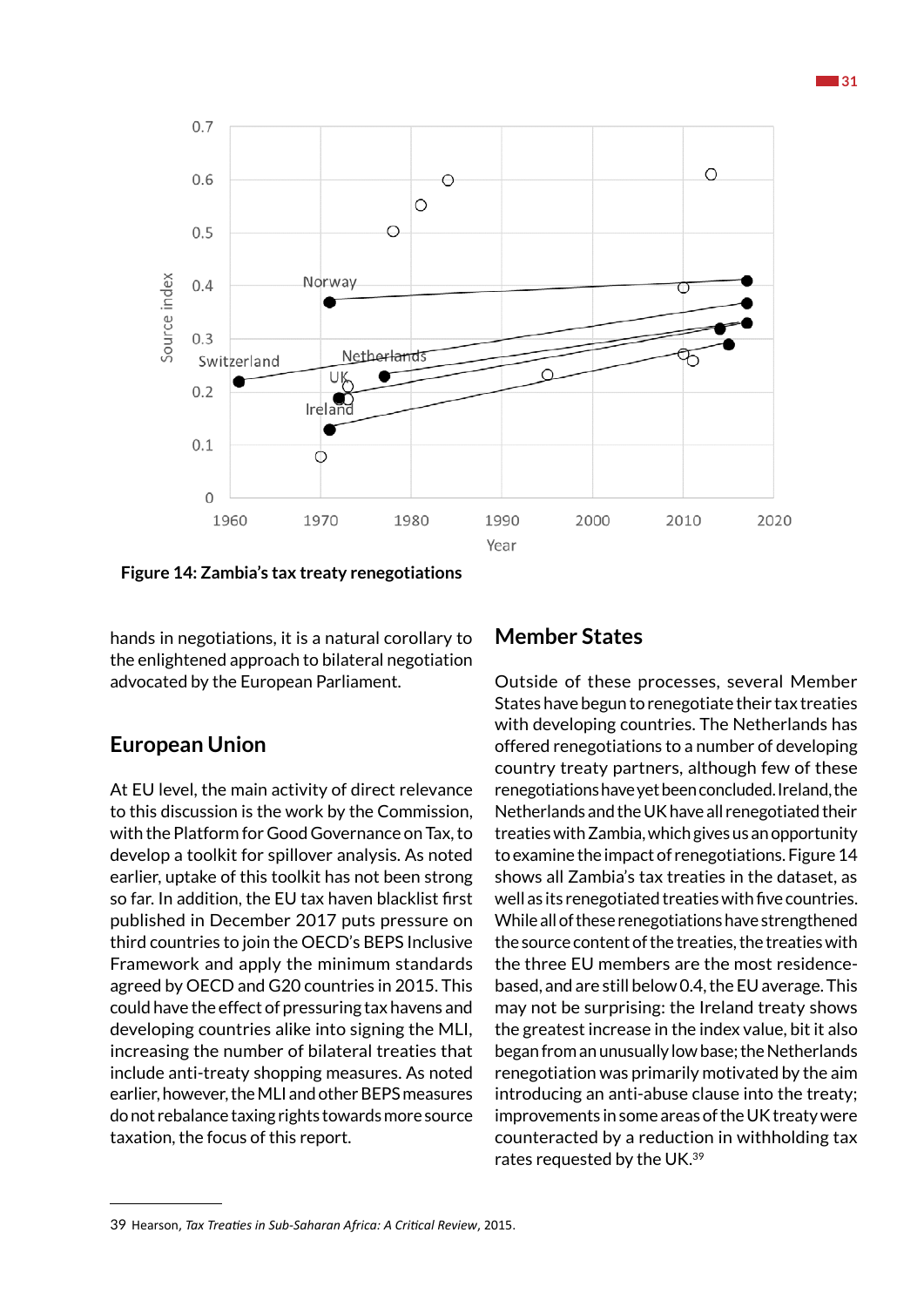## Conclusion and recommendations

The evidence at present doesn't permit us to make any generalised, overall cost benefit analysis of tax treaties, but what is clear is that many developing countries have given up too much of their taxing rights in their negotiations with EU Member States: more than they needed to in order to reach agreement, based on what those states have agreed to elsewhere; more than was wise to ensure that the benefits exceeded the costs. This is not to argue that tax treaties are inherently problematic (though such an argument could be made), but rather that the benefits developing countries may seek to obtain from tax treaties can largely be disentangled from the extensive sacrifice of taxing rights that they have made, and that EU members continue to extract from them in many cases. Allowing developing countries to benefit from tax treaties without expecting them to give up much-needed revenue is a matter of policy coherence for development.

The analysis in this report supports recommendations that have already been made by EU institutions (box 4). In particular:

1. EU Member States should conduct spillover analyses incorporating reviews of their double taxation treaties, based on the principle of policy coherence for development and taking into account guidance from the European Commission and other bodies. It is not enough to focus on tax treaty shopping, nor to test tax treaties against prevailing norms among OECD countries. The balance of source and residence taxation is at issue, and the EU should be leading by example. Countries should therefore review their treaties individually to identify the most restrictive treaties, as well as examining their treaty networks across the board, with a willingness to renegotiate.

- 2. Spillover analyses should lead to a rolling plan of renegotiations to:
	- a. Progressively increase the source taxation rights permitted by EU members' treaties, especially in the area of permanent establishment
	- b. Introduce development-friendly measures such as anti-treaty shopping and assistance in the collection of taxes, without requiring any *quid pro quos*.
- 3. The EU should reconsider its opposition to a stronger UN tax committee, as the Parliament has already requested. This is a natural corollary of the recognition that policy coherence for development requires a rebalanced international tax regime with greater respect for the principle of source taxation. To help developing countries advocate through the UN, the OECD's Inclusive Framework, and other forums, the EU should also pay more attention to organisations advocating on their behalf, such as the African Tax Administration Forum and the South Centre, so that developing countries can develop policy independently.
- 4. The EU should formulate and publish an EU Model Tax Convention for Development Policy Coherence, setting out source-based provisions that EU Member States are willing to offer to developing countries as a starting point for negotiations, not in return for sacrifices on their part. This would be part of the EU's leadership role.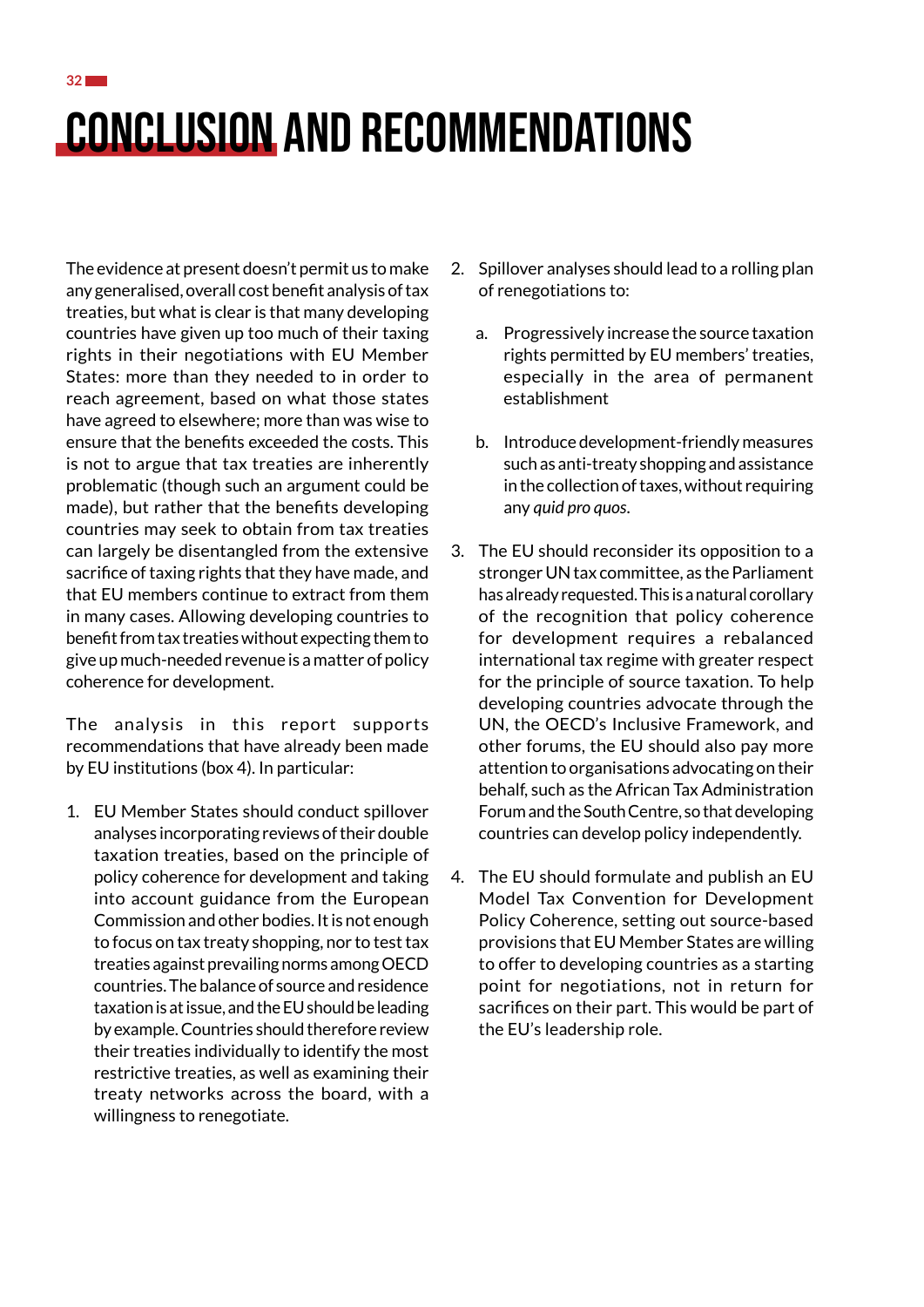#### BOX 4: EXTRACTS FROM RECOMMENDATIONS FROM EU INSTITUTIONS

European Commission suggestions for questions to be asked during a 'spillover analysis' of tax  $t$ reaties $40$ 

- 1. Do my DTAs with developing countries reduce their capacity to levy withholding taxes in a disproportionate way? Is the benefit of the reduced withholding tax (in terms of additional foreign investments) really sufficient to compensate for the loss of tax revenues?
- 2. Should the notion of permanent establishment be adjusted to accommodate the particular needs of developing countries?
- 3. Could a new article on "Fees for Technical Services" in tax treaties ensure fairness and new tax resources for developing countries?
- 4. Does the DTA's provide for a fair allocation of capital gain tax rights by source countries?
- 5. Which measures could be introduced to simplify the administration of transfer pricing?
- 6. Should DTAs without a proper anti-abuse clause be re-negotiated?
- 7. Would it be feasible to introduce a dispute resolution mechanism in DTAs with developing countries?
- 8. Would developing countries benefit from a specific, supportive approach while negotiating DTAs?

#### **Economic and Social Council recommendation on tax treaties**<sup>41</sup>

The EESC sees impact assessments of Member States' international taxation policies as a way of testing the impact of DTAs and tax inducements on developing countries. This should be encouraged and made common practice. Where there are potential conflicts with European development policies, such analysis would also make sense for the European Union. Existing DTAs should be

revised and new ones to be negotiated should be concluded while taking these considerations on board.

The OECD Model Tax Convention, which is currently most widely used, was developed first and foremost with a view to developed countries' interests. Therefore, the EESC recommends that, when negotiating DTAs with developing countries, EU Member States take more account of the needs of developing countries. The EESC notes that, based on the OECD convention, the UN also developed a Model Double Taxation Convention to regulate taxation between developing and developed countries in order to give source countries more taxing rights.

#### **European Parliament resolution on tax avoidance and tax evasion as challenges in developing countries**

[Parliament] Strongly supports the range of existing international initiatives to reform the global system, including the OECD Base Erosion and Profit Shifting (BEPS) initiative, with a focus on the increased participation of developing countries in the structures and procedures of international tax cooperation; urges the EU and the Member States to ensure that the UN taxation committee is transformed into a genuine intergovernmental body, better equipped and with sufficient additional resources, inside the framework of the UN Economic and Social Council, ensuring that all countries can participate on an equal footing in the formulation and reform of global tax policies; stresses that sanctions should be considered both for non-cooperative jurisdictions and for financial institutions that operate within tax havens.

<sup>40</sup> Toolbox spill-over effects of EU tax policies on developing countries. Platform/32/2017/EN [https://ec.europa.eu/](https://ec.europa.eu/taxation_customs/sites/taxation/files/toolbox_dtas_spill_overs_en.pdf) [taxation\\_customs/sites/taxation/files/toolbox\\_dtas\\_spill\\_overs\\_en.pdf](https://ec.europa.eu/taxation_customs/sites/taxation/files/toolbox_dtas_spill_overs_en.pdf)

<sup>41</sup> European Economic and Social Committee. EU development partnerships and the challenge posed by international tax agreements. REX/487. [https://www.eesc.europa.eu/en/our-work/opinions-information-reports/](https://www.eesc.europa.eu/en/our-work/opinions-information-reports/opinions/eu-development-partnerships-and-challenge-posed-international-tax-agreements) [opinions/eu-development-partnerships-and-challenge-posed-international-tax-agreements](https://www.eesc.europa.eu/en/our-work/opinions-information-reports/opinions/eu-development-partnerships-and-challenge-posed-international-tax-agreements)